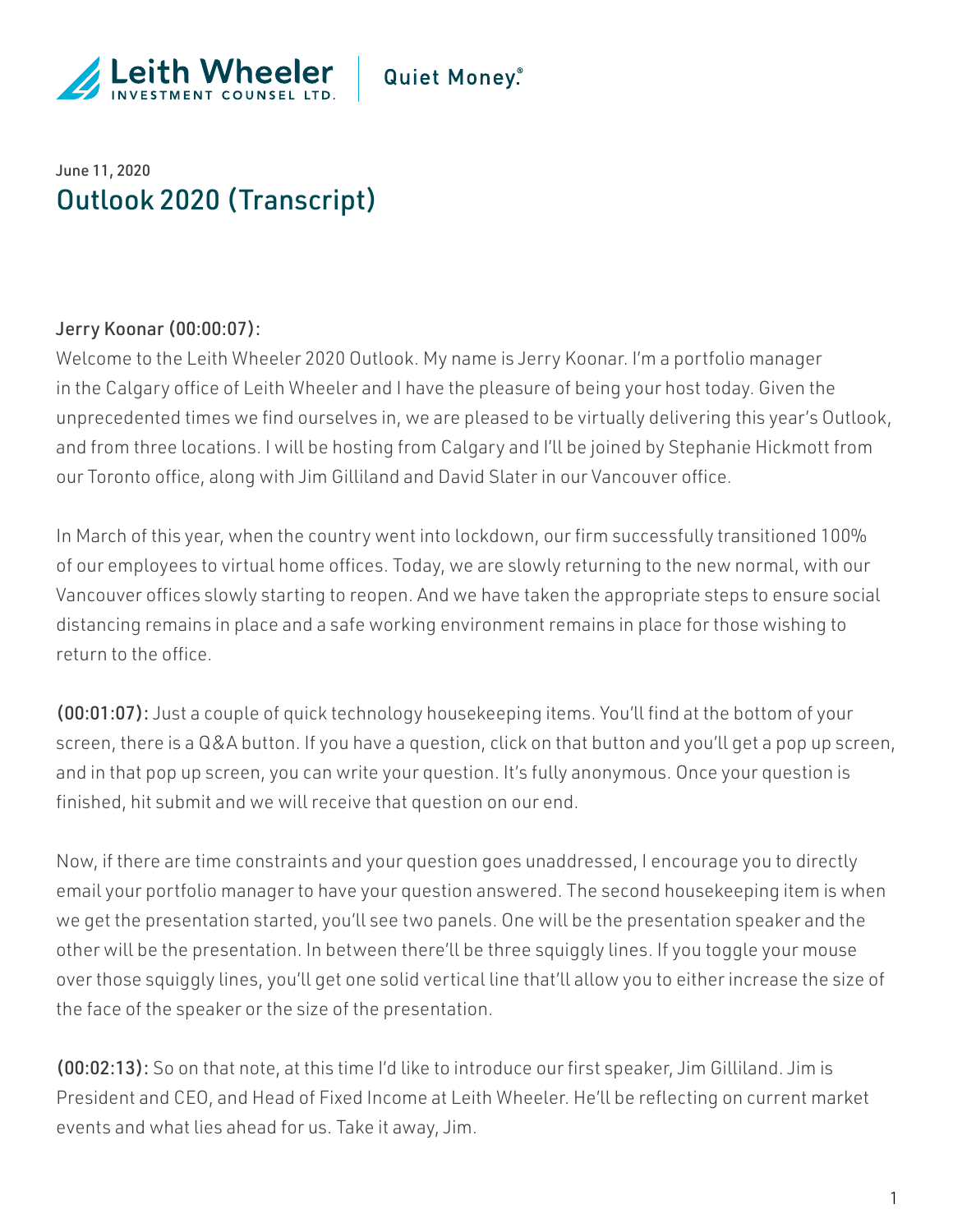# Jim Gilliland: 2020 Reflection and Outlook

(00:02:30): Great. Thank you, Jerry. I just wanted to start off by thanking you for joining us today. This is a different event than we've done in the past. And also thank you for your trust as your investment advisor. The last several months have really been unprecedented in terms of the volatility with significant changes, not just in financial markets, but in terms of our work habits.

As Jerry mentioned, we've successfully transitioned to work from home using our business continuity plan. You can rest assured that with the investments we've made in technology, in business processes, in systems, that we're able to seamlessly transition to working out of the office.

(00:03:14): So just picking up on the financial markets piece of it, I mentioned the last several months we've seen unprecedented volatility. It's not the first time that we've seen a market correction or concerns around a recession. In fact, if you look over the last hundred years, pretty much every five or 10 years, we see something similar to what we've seen in this first quarter.

And probably the two that are most familiar to you are the ones that have occurred over the last 20 years. The dot com collapse, where you had technology and telecom companies that were valued at incredibly high levels, and a significant amount of debt deleveraging from the telecom companies in the early 2000s. And 2008-9, which was the Great Financial Crisis, where you saw excess buildup of mortgage debt…

(00:04:01): ...and you saw financial services companies that were forced into deleveraging. So those tended to be the framing that people use to look towards a path forward for us. And the Mark Twain quote is, "History may not repeat itself, but it rhymes a lot." Now that being said, when we look at this most recent time period, there are some key differences and probably the most important difference is the cause. So when you think of those last two corrections and recessions we talked about, they were because of financial exuberance, where you saw excess debt getting built up. And that [debt] then is forced to get liquidated over time. the time process that it takes to liquidate that debt is why these recessions take so long.

This is a little bit different. This isn't driven by debt deleveraging. This is driven by a public policy decision to halt economic activity. And because of that, it's much more akin to a light switch, where suddenly everything stopped for a time period. And we're now at the point where you're starting to see the dimmer switch slowly resume economic activity.

(00:05:11): When we look at the impact that had on financial markets in the first quarter of that time period between third week of February and third week of March, we saw the most significant decline in equity markets, that quickly. So basically a 35% decline in stock markets in the course of about a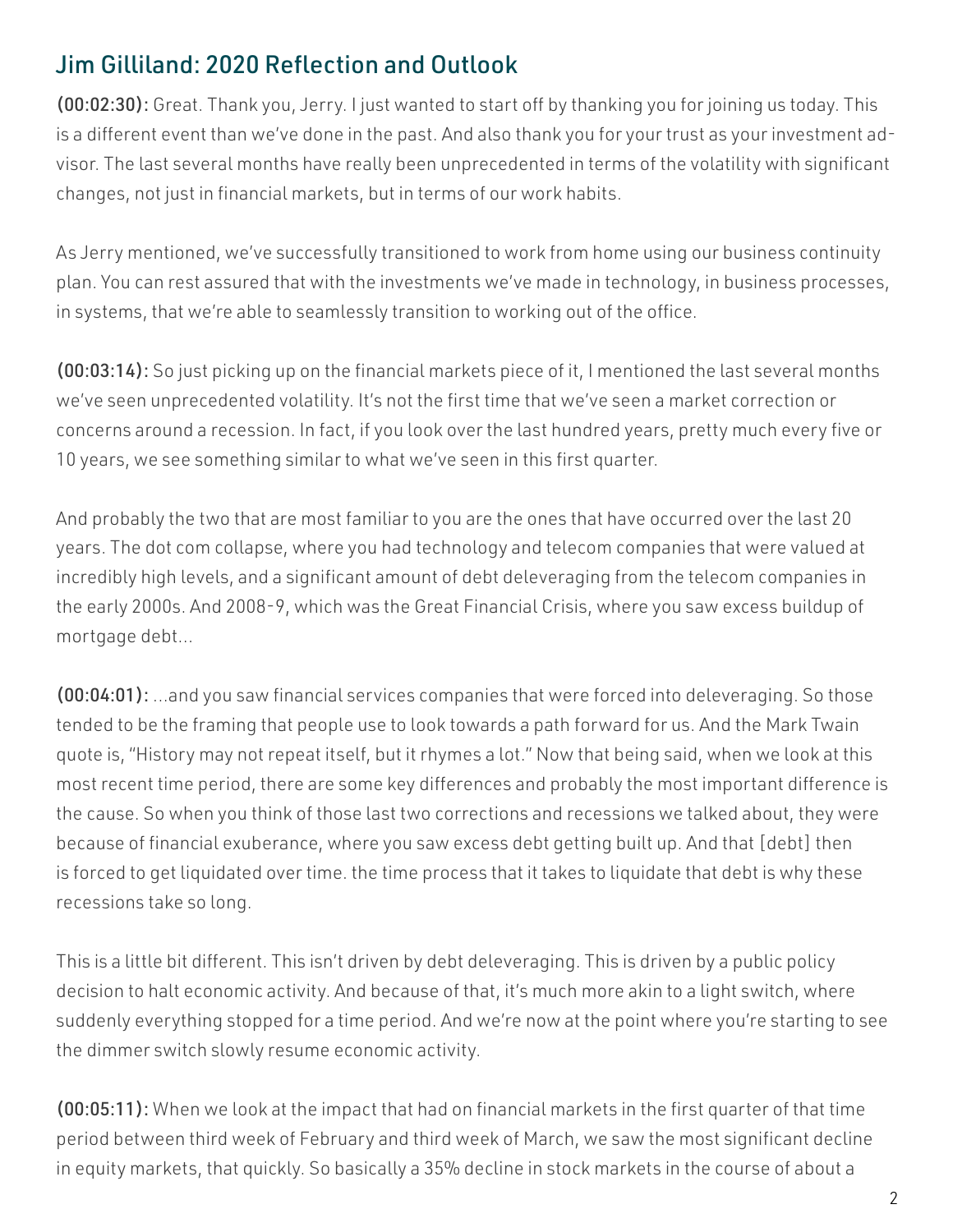month.

It wasn't just equity markets. We also saw pretty severe stress in credit markets. It became very challenging to buy or sell corporate bonds for a time period in the latter part of March. And since that time, you've seen a significant amount of central bank intervention, which has helped support the market. And in fact, if you look at the most recent performance. A significant amount of that has been regained, albeit a little choppier day to day.

But you see that over the course of the last six weeks, a significant amount has come back. And that can seem like a little bit of a disconnect when you're looking forward. The reason being, we're in the midst of what is considered a pretty significant recession. What some people are even calling a depression, yet at the same time financial markets have moved back up to their highs.

(00:06:21): And so does that really make sense? Does that disconnect make sense? And I think to really explore that question, what you need to do is look at the actual economic impact. And probably the best way of understanding the impact that the coronavirus or COVID-19 has had on the economy is through the jobless rate. And what this chart here shows is the unemployment rate in the United States.

Coming into early 2020, we were at a record low in terms of unemployment. So that scale on the lefthand side of 4% means that for every hundred individuals that are looking for work, 96 of them were able to find jobs and only four were actively looking for work. That is an all-time record of the last 50, 60 years in terms of the low level of unemployment.

(00:07:11): In the course of just two months, March and April, we saw that unemployment rate increase to close to 15%. That is by far the most that we've seen since the Great Depression. And because of that, you have a lot of headlines that are talking about, is this the next depression? How are we going to be able to redeploy all of those jobless individuals?

It's important to dig into the data a little bit. In March and April, you saw about a 20 million decline in terms of jobs. Now, what doesn't get well recognized or necessarily reported is that of that 20 million unemployed that were looking for work, 18 million of them were classified as temporarily laid off.

(00:08:00): So those are individuals that were at home, who had jobs, but were being furloughed from their jobs and were expecting to return to work over time. The other aspect is that you can dig in a little bit is in terms of the industries, and try to understand what were the industries that were most affected.

On the right hand side, you can see that leisure and hospitality and retail trade were two areas that had the greatest impact in terms of job declines. And that makes sense. If you're forcing restaurants,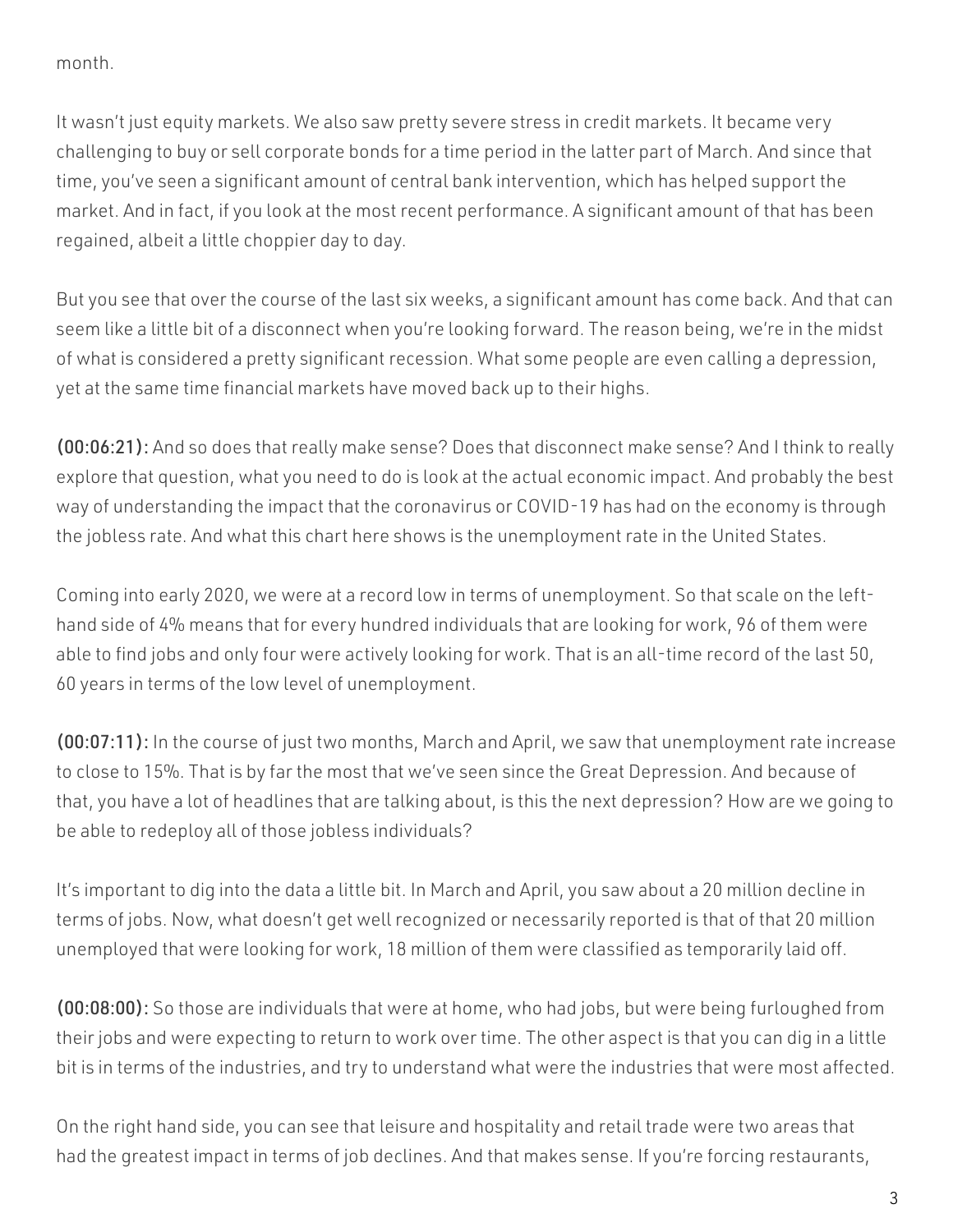hotels, retailers to close their doors, then the individuals that work at those companies are going to be furloughed.

There are also areas that you might not expect, where we saw significant job declines in March-April. One of those is education/health services, and that's primarily hospitals. And you would think in the midst of a pandemic, why would people be being laid off from hospitals? And it's because of the furloughing of elective surgeries.

So as hospitals retracted to focus purely on COVID-19 cases, it meant that a lot of elective surgeries were delayed. And so that's an area similar to manufacturing, that we think will come back pretty quickly. So there is a portion of those jobs that are truly furloughed, that over the next three to six months we do expect to get called back and to be employed again.

(00:09:23): When you go back to that retail trade and to that leisure and hospitality, it's probably going to take longer. In Vancouver, we just recently started reopening restaurants, but they're at half capacity so you're not going to need as many employees as you did prior to it. So it's probably going to be more of a long, drawn-out recovery when it comes to joblessness.

So is this the Great Depression? I said that it's the highest unemployment rate since the great depression. Our view is that it isn't, and it's because of the role that government plays in the economy now, relative to the time period in the late '20s. So for every hundred dollars of economic activity, \$12 were generated or spent by the government in the late 1920s.

(00:10:12): Currently, it's around \$40. And the reason is, there are far more support programs than there were previously. So think of unemployment insurance, of social security, of banking insurance, of depositor insurance. Medicare, Medicaid were both introduced in the 1960s. All of those programs were developed after [the Depression].

And the reason that's so important is it allows the government to smooth the impact of some of these declines in joblessness and to spread it out over time. So that it isn't felt as severely as it was in the Great Depression. So if we look instead at maybe not necessarily the Great Depression, but let's say a regular recession, like we saw in 2000 or 2008-09. What are the similarities to that?

(00:11:04): Well, one thing that is clearly the same is the panic that we saw in credit markets – that time period in March that I mentioned, where credit markets became very challenging to trade. It's an overthe-counter market and counterparties were reluctant to put pricing on corporate bonds.

In my last 30 years managing institutional money, that's probably one of the toughest environments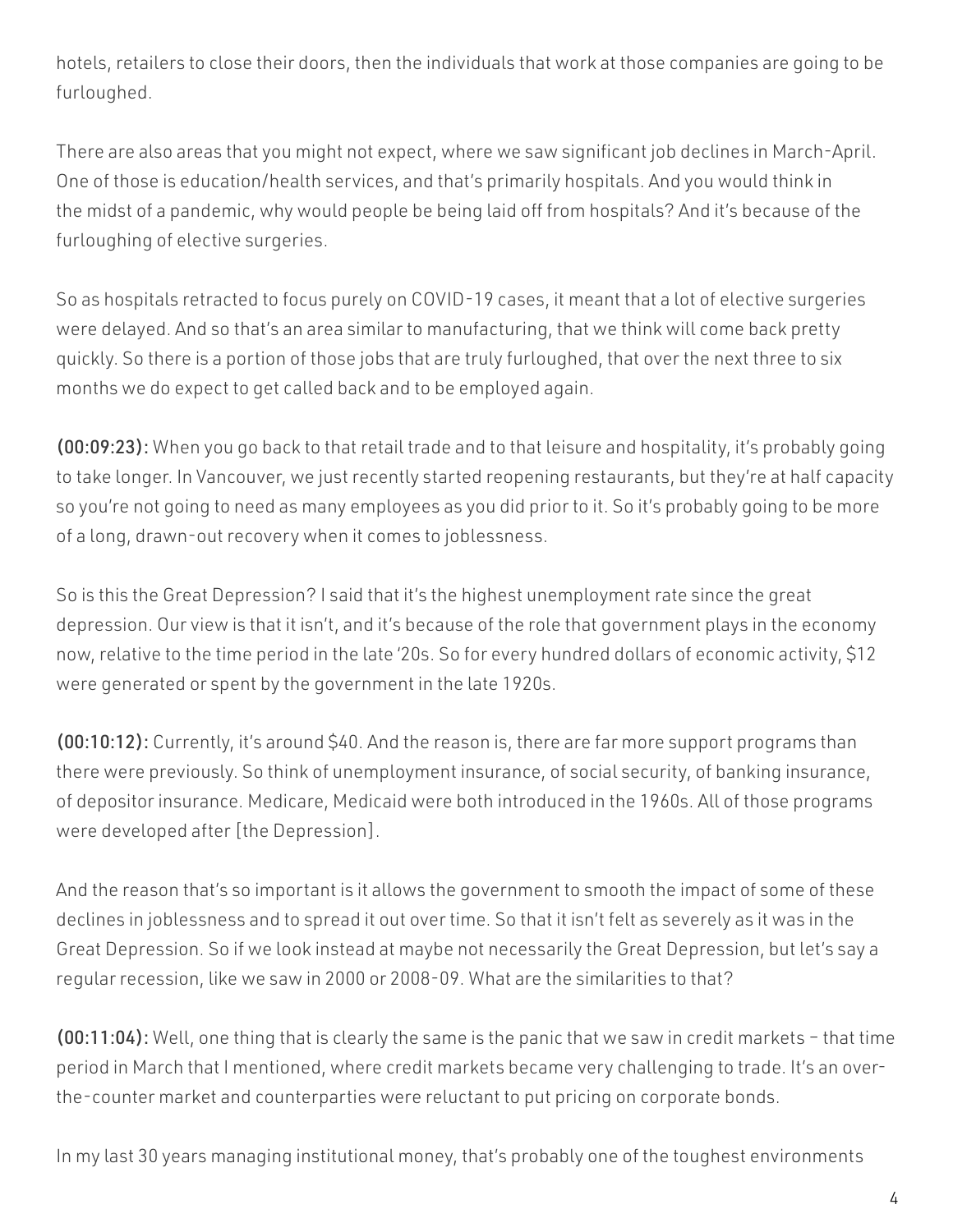that I've seen since 2008-09. And really it got solved or got improved through central bank action. And similar to 2008-9, you saw central banks lower interest rates pretty close to zero to provide liquidity, so that individuals would be able to buy and sell corporate bonds again.

And within three or four weeks, you started to see the market improve and gradually begin trading again. What's interesting about this environment is how quickly they moved. So in 2008-9, it would have taken three or six months to have these programs developed and rolled out.

(00:12:04): And what we saw in this most recent crisis is that central banks around the world basically dusted off the old playbook from 10 years ago and implemented it very quickly. And so the timeframe in terms of the damage that was created was much less as central banks were much more aggressive. What is similar is also the damage to consumer psychology.

With the joblessness and with the concerns around COVID-19, you are seeing consumers retract and you are seeing consumer confidence at much lower levels. Even countries such as China that are maybe two or three months ahead of the curve as it relates to gradually reopening, are still seeing that it's challenging for consumers to come back.

Individuals are just going to work and then coming home and aren't necessarily socializing in the same way. And I think probably, the most effective analogy is the airline industry post-September 11th when that tragic event caused all air industry to stop for a couple of weeks. But as the TSA started to reopen activity, you started to see airline travel come back.

(00:13:11): Over the course of six, nine months it had maybe got back to maybe 75-80% of its normal levels. But it took two or three years before the flying public felt fully comfortable flying again. And so in terms of the path forward and thinking through some of the challenges as it relates to the harm to consumer psychology that has been caused through this event, it is most likely going to be a more drawn out process, especially as it relates to the leisure industry.

What's different about this correction and recession relative to others, is that this was induced by an act of public policy. This wasn't financial exuberance. And the reason that's so important is that most recessions get defined by the time it takes to go through the default process. So let's take 2008-9 as an example.

(00:14:01): When you had house prices decline, individuals began to stop making payments on their mortgages. They would go 30, 60, 90 days delinquent, and then eventually default. The bank would need to foreclose, sometimes go to the courts to be able to get control of the title. They would then sell that house, which would then push down prices in neighboring houses, which then created the cycle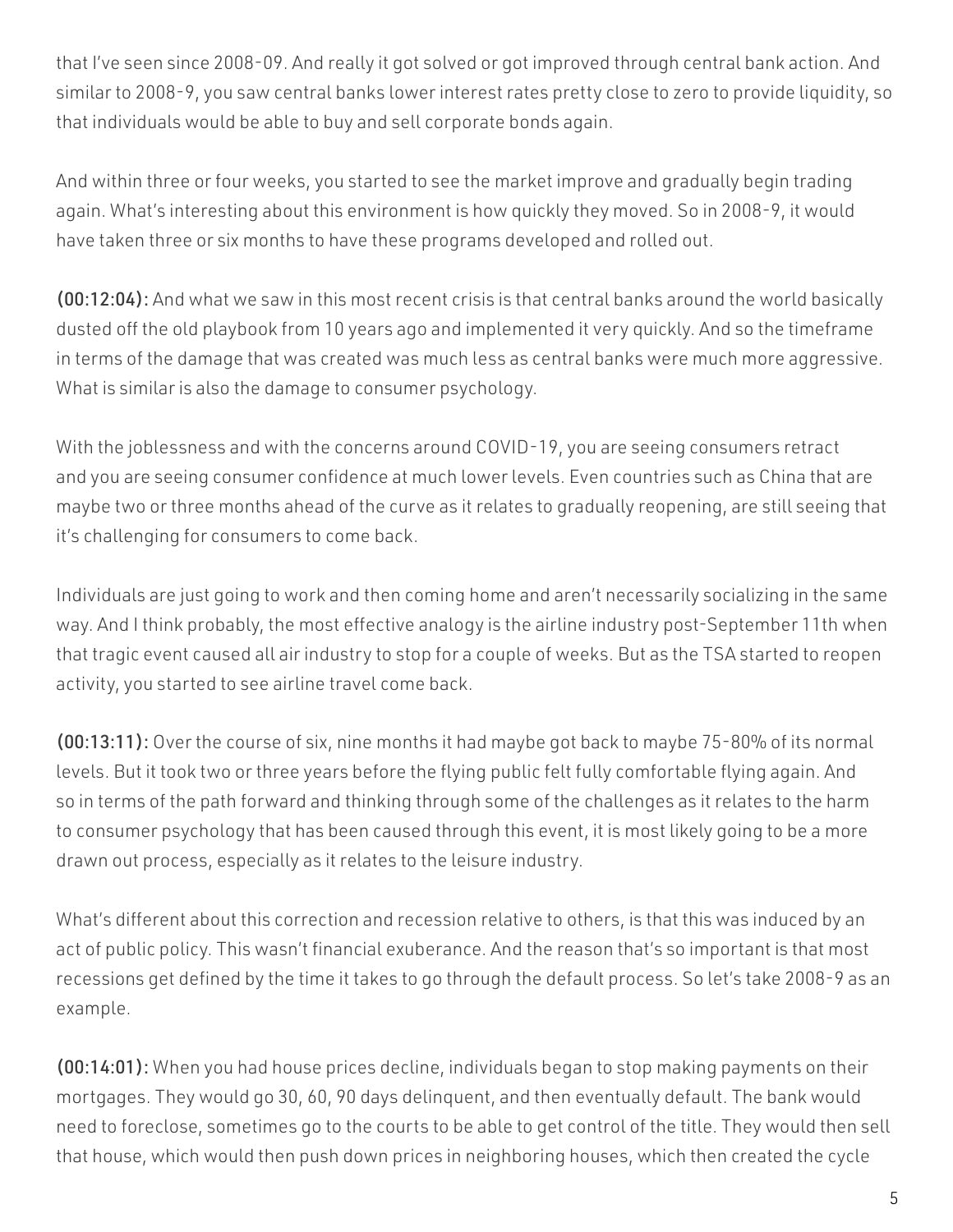again.

A very long drawn out process. As I mentioned, this one's quite a bit different. It's driven by public policy, and therefore the timeframe in terms of working through these issues is going to be somewhat different. And probably the most important aspect in terms of why this correction and recession is different than others, is the degree of government intervention to help support it.

And if we look for instance in the States, the latest COVID-19 coronavirus relief bill received a vote of 96 to zero in the senate. I can't recall the last time I saw a senate bill receive 96 to zero votes. But it shows you the bipartisan support to be able to step in and do what it takes, to be able to support the economy and to support individuals that have been affected by it.

(00:15:17): Basically the government is willing to spend what it takes. And it's not just in North America. When you look outside of it, in Japan, in the eurozone, the European Union, Australia, Canada. Pretty much all of them are stepping up and delivering significant fiscal packages that have been designed to smooth the effects that the coronavirus shutdowns have had on the global economy. And probably the question that you're asking and that we get asked quite often is, "Can we afford it?" Any of you who recall the early '90s, in terms of Canada and hitting the fiscal wall… We've had a similar time period in the U.S. in 2010-11 with the rise of the Tea Party. You don't hear a lot of fiscal conservatives today asking, "How are we going to pay for it?"

(00:16:09): And so the question is, can the government afford these higher levels of debt? And I think in terms of debt sustainability, one of the most important things you can consider is the level of interest rates relative to the level of economic activity. So let's go back to that time period of the early '90s in Canada. Interest rates at that time were around seven or eight percent. The economy was only growing about four or five percent. So if you're trying to finance debt at 7-8%, and your tax base is only growing 4-5%, you can see pretty quickly how that can be unsustainable. We're now in an environment of interest rates, where pretty much anything the government of Canada issues is less than 1%. So as long as the nominal economy – so that's inflation as well as productivity – as well as labor force growth is above 1%, these higher levels of debt are sustainable for the short and medium term. Now, that doesn't mean there isn't risk. And there's probably three areas that we look at in terms of what could potentially go wrong.

(00:17:11): The place that you see it first is usually in weakening currency. And so, this applies especially to emerging markets that rely pretty heavily on international buyers to finance their debt. When foreign investors are uncomfortable with the credit quality of an emerging market, they will end up selling that debt and repatriating that currency to their own currency, which causes that currency to weaken.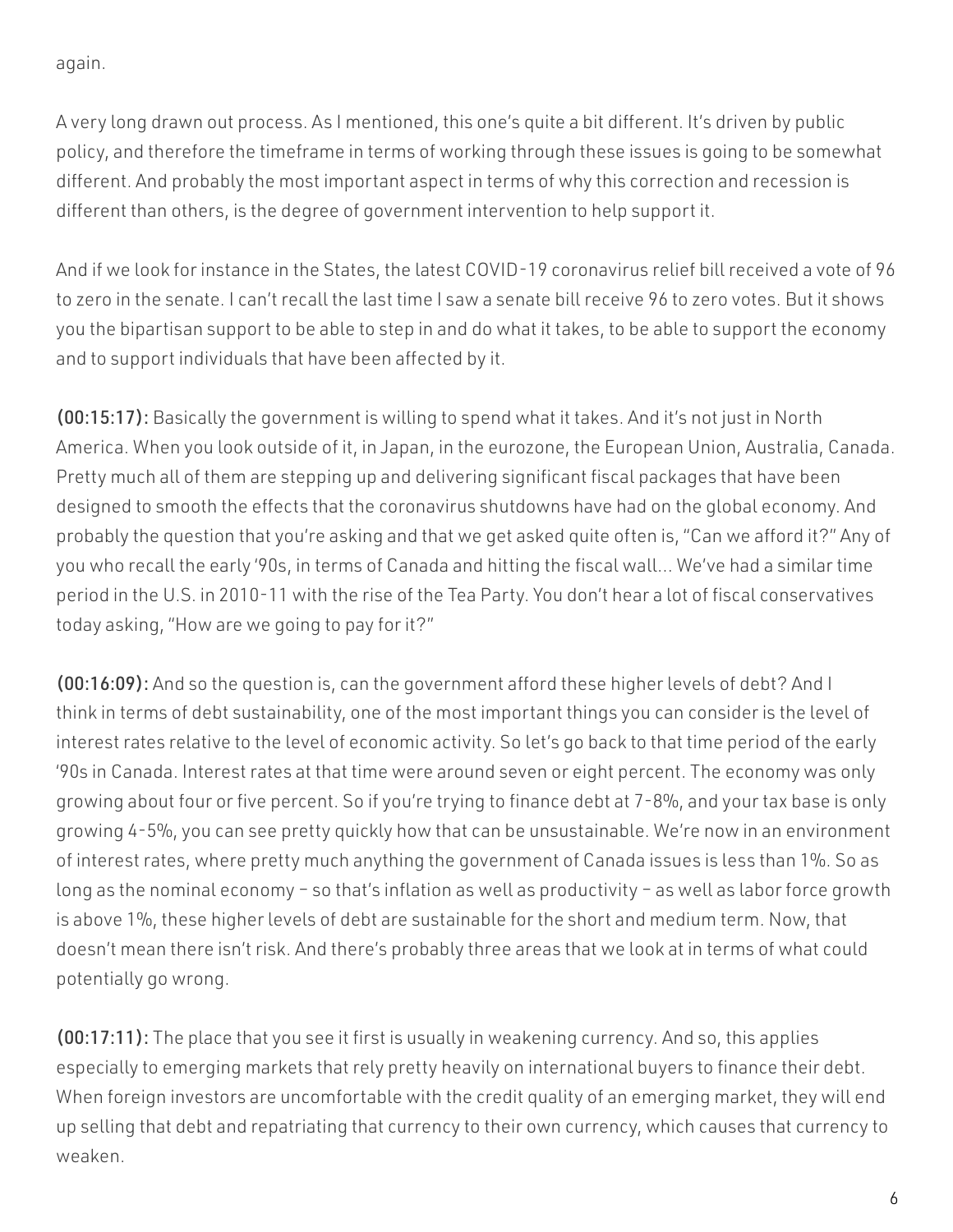What's interesting about this time period is that the major currency pairs – so think of Euro/Dollar or Yen/Dollar or CAD/U.S. dollar – every one of those economies are doing the same thing. So if you have one country that is being very profligate and is spending a lot of money and no one else is, then that currency will weaken. When every economy is doing it and things are priced as currency pairs, it's not necessarily clear that you get that same weakening in currency.

(00:18:05): And that's basically what we've seen to date. The other aspect you could see is through significantly higher interest rates. For those of you who remember 1994, that's when the term "bond vigilante" was coined, when we saw bond investors sell bonds to the point where interest rates increased by two full percentage points. That's unlikely to happen today because of central bank intervention.

So basically central banks are going through and setting an upper end in terms of interest rates, and are buying bonds back and printing the currency to ensure that longer-term interest rates don't increase. Again a concern for the longer run, but not necessarily for the short, immediate term

Probably the biggest risk or uncertainty that is incredibly challenging to manage as investors is the impact of a protracted health challenge. So right now, the market is expecting that we'll have some type of vaccine or advanced therapy over the next 12 to 18 months. That would be a record time and pretty much everyone admits that would be a record time.

(00:19:09): If that were extended, if for instance we were forced to shut down economic activity again… Those types of uncertainties are really hard to manage and would definitely have an impact on markets. And in fact, today what you see is with increases in cases in Texas and in other parts of the U.S., the market is concerned now about the potential for a further tightening in restrictions.

And so you have uncertainty that is really hard to price. What is the strategy that you take to be able to manage that uncertainty? What we do is focus on what we do best, which is understanding companies. So we spend our time looking at those company fundamentals in terms of how effectively that company is going to be able to manage a prolonged cashflow interruption.

(00:20:01): And it depends on the industry that that company operates, how much fixed costs they have relative to floating costs. How effectively they can reposition their company to be able to manage it. If they are able to survive a prolonged cashflow interruption.

Then the question is, is the right investment vehicle through the debt or through the equity for that company? And this is where the coordination between our equity and credit teams is so absolutely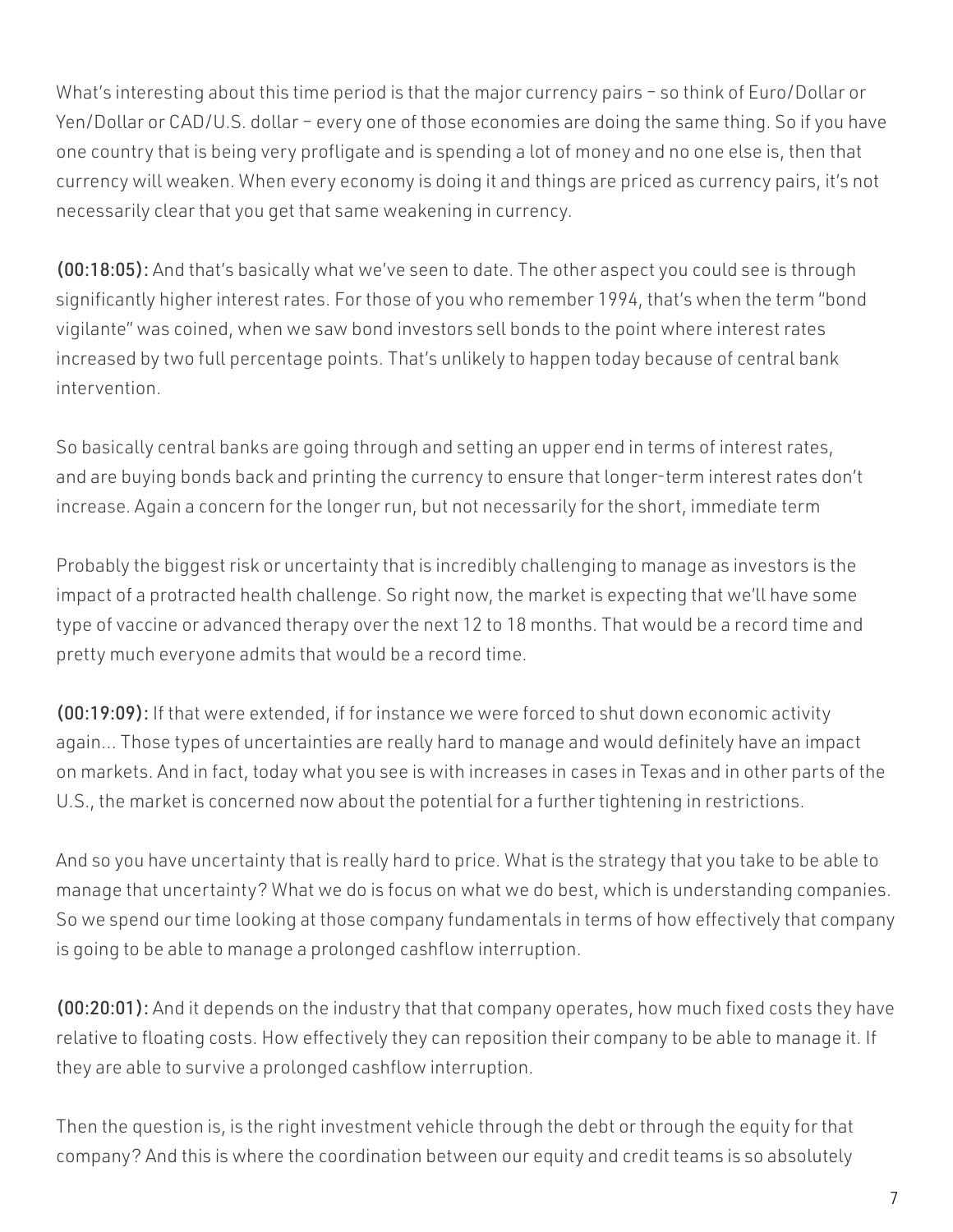critical. What I've seen here at Leith Wheeler is that due to the fact that we're all owners, we have a degree of communication and coordination that is unlike any other firm that I've worked at before.

And when you're dealing with an uncertainty, where you have an environment that you need to draw as much insight as possible, bringing together those different viewpoints has been particularly important for us. So we will have our debt investors looking through the loan covenants, looking through the holders of the underlying debt to make sure that the companies we invest in are financially resilient and are going to be able to survive.

(00:21:12): So what types of companies do we invest in? The same type of companies that we've been investing for over the past 38 years. When you look at the types of investments we make on your behalf, first off, they need to be established businesses. And whether you're grappling with COVID-19 or not, you will know that an established business is going to have a product or service that's easy for them to sell, no matter the environment.

"Financially conservative" means that they have the right levels of debt, that they're going to be able to service that debt no matter the economic environment. A quality management team ensures that the company can get repositioned. And most importantly, attractively priced. For us, the price we pay is by far one of the most important components.

(00:22:05): What we've seen in the first quarter is attractive pricing for a lot of these higher quality companies. So Stephanie and David Slater will give you some examples of companies that we've been investing in on your behalf, because of the cloud that's been created because of COVID-19.

What do we not invest in? It tends to be companies that are trading at very large valuations. So if we can't get comfortable with how the market is pricing that type of company, then that will be a company that we wouldn't want to invest in. In the late '90s, early 2000s, there was a company by the name of Northern Telecom. At one point it represented over a third of the total market cap in Canada.

We then saw RIM/BlackBerry. Valeant, which is now Bausch Health Companies, briefly became one of the largest companies in Canada. And then currently, Shopify has had a significant increase in its valuation. Again, a company we can't get comfortable with.

(00:23:13): We would rather invest your hard-earned money in companies like Royal Bank or Toromont, which is one of Canada's largest CAT dealers. Companies that are able to grow through time, where the valuations make sense and we're comfortable we'll be able to deliver the returns that you expect.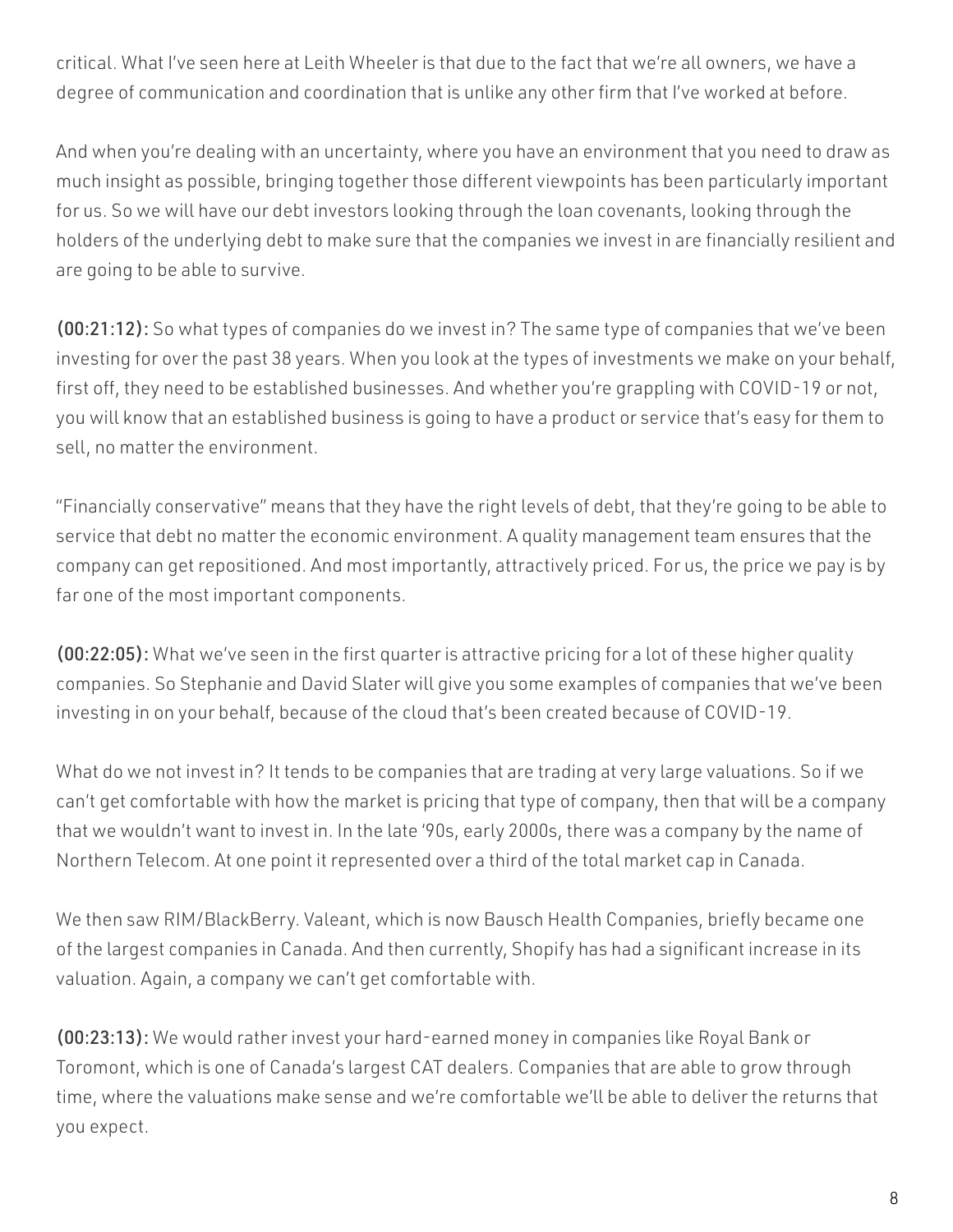The reason those valuations are so important is because of this chart on the left-hand side. When you look at the price that you pay, it has a very, very high correlation to the returns that you can experience over the next 10 years. So when a company is trading at say 20, 25, 30 times earnings, in general, it isn't able to grow fast enough to be able to justify that type of valuation.

And you see returns that tend to be lower. What we're looking for are companies that are more trading in the 10 to 15 times range. Where we're able to get a quality franchise, but be able to buy it at an attractive price. And what we've seen in the marketplace is a very high premium to growth companies.

(00:24:18): So those that have high anticipated earnings growth are trading at the highest level of valuation relative to value companies. So despite this move up in stocks, there's still a lot of companies that we hold on your behalf that are very reasonably priced. And those are the ones that we're looking to continue to hold and to continue to invest your capital in.

How does that work over the long run? This shows the returns for one of our typical balanced funds over the last 20 years. You could see that there's some ups and downs in 2007-09, 2015-16 and most recently. But over the long run, this approach of buying high quality companies at attractive prices has been proven to create the right mix and the right balance for our clients over time.

(00:25:05): So just in conclusion, in our view, a recession is pretty much certain as it's defined as two quarters of negative growth. You could see that in the jobless rate. We think a pretty significant portion of that comes back over the next three to six months, but that the last portion is going to take time. Potentially as long as a year or two for those individuals to get gradually redeployed.

The response from government has been absolutely unprecedented. So in isolation, this recession and slowdown would be very problematic for companies and for the economy, but the government is stepping in and providing support. And as I mentioned, they have the opportunity to be able to do so because of the record low level of interest rates. This type of uncertainty creates opportunities for us, and David Slater and Stephanie will go through some of those.

And probably and most importantly, in conclusion, own a well-constructed, diversified portfolio of these high quality companies that are bought at the right price. We expect to continue to provide that solid performance that you expect over time. So thank you very much, and I'll turn it back to Jerry now.

#### Jerry Koonar (00:26:18):

Thank you, Jim. Just a quick technology reminder: again, if you have a question, you can find that Q&A button at the bottom of your screen. Just give that a quick click and a pop up screen will appear. You can type in your question, submit it and we'll address it at the end of the presentation. Thanks again, Jim,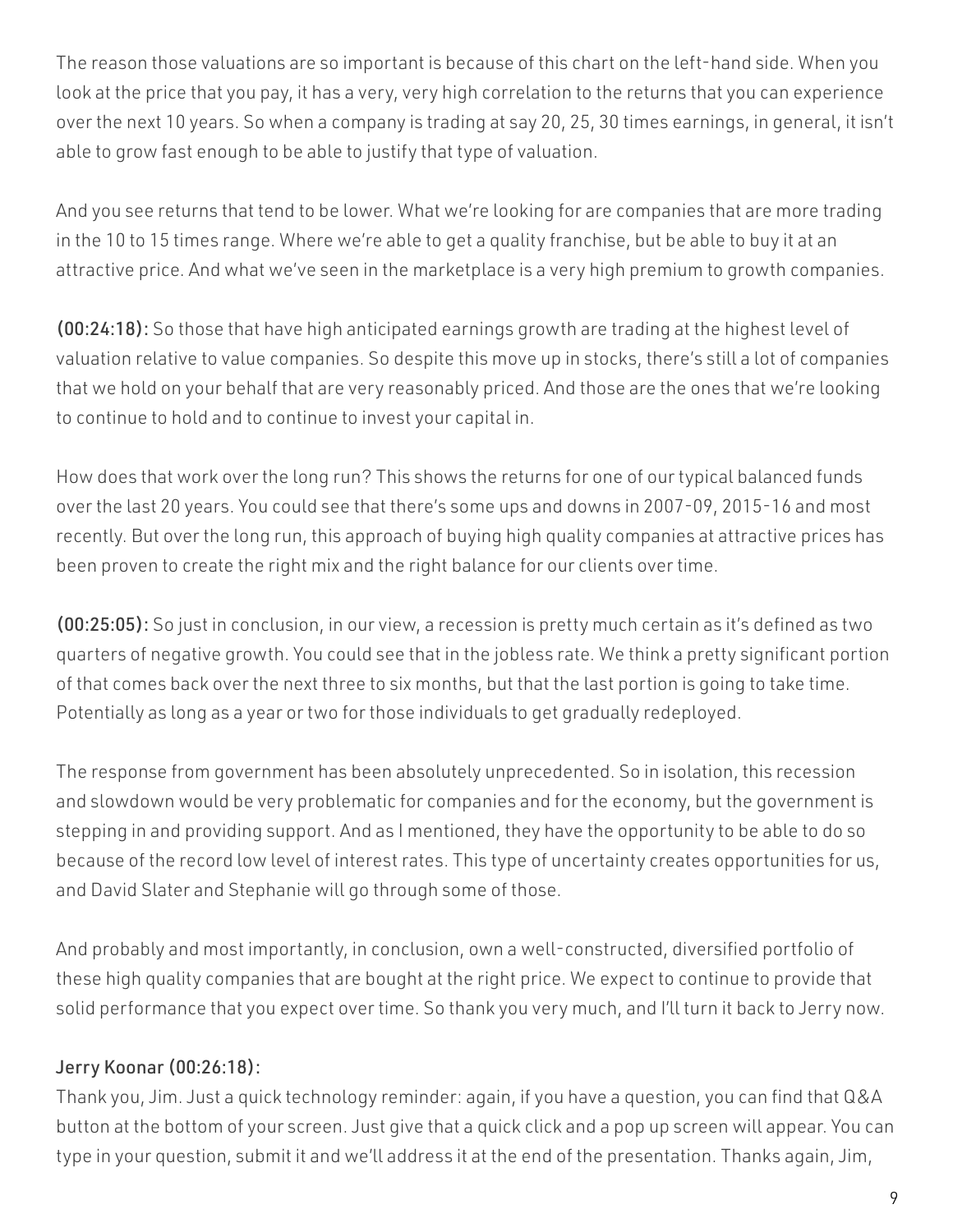for that great outlook.

Before I joined the firm over nine years ago, one of big attractions to me was our independence. Jim touched on that a bit, that our firm is collectively run and owned by our employees. And consensus building is in our DNA. Roughly seven years ago, we recognized that we were missing opportunities in parts of the U.S. equity market, and specifically those parts were U.S. small and mid-sized companies.

(00:27:06): We were fortunate enough to attract two very high quality individuals to build out and lead a small and mid-cap U.S. equity strategy, that now has a successful three year track record and is a part of many of our clients' portfolios. We have one of those individuals today as our next speaker, David Slater. David is a U.S. equity analyst with Leith Wheeler and co-lead of our U.S. small and mid-cap equity strategy. He'll be discussing some attractive opportunities that we're seeing within that space. So over to you, Dave.

# David Slater: Small/Mid-Cap US Equities

(00:27:43): Well, thank you very much, Jerry. Good afternoon, everybody and thank you for joining us. I am going to cover four areas today, topics that relate to small and mid-cap stocks. We're going to start just by defining what small and mid-cap is.

(00:28:12): A lot of you may not be familiar with the universe. We'll start there and talk a little bit about the U.S. SMID platform at Leith Wheeler, then move on to something that's really topical, which is just talking about bear markets. And the critical importance of sticking with your investment plan, and if possible putting risk on during bear markets, as difficult as that may be.

Then we'll move on and use that as a bit of a segue way to talk about what we've done in the U.S. SMID portfolio over the last three months, and I'll bring out a couple of examples of new positions that we made about two months ago. And we'll end with a quick report card on how we've done in the last three and a half years since we began. Here we go.

(00:29:05): So to start, I'm just going to help to wrap my arms around what small/mid cap is for all of you out there who don't know what it is. If you think about U.S. stocks as a whole, there are approximately 3,000 companies that account for 98% of the total market cap that's traded in the United **States** 

Well, most of us are most familiar with the 500 largest. It's where most people are chasing return, and those stocks are for the most part captured in the Standard and Poor's 500. Our universe of SMID stocks (small/mid cap stocks) exists below those 500 companies. It's the 2,500 companies that exists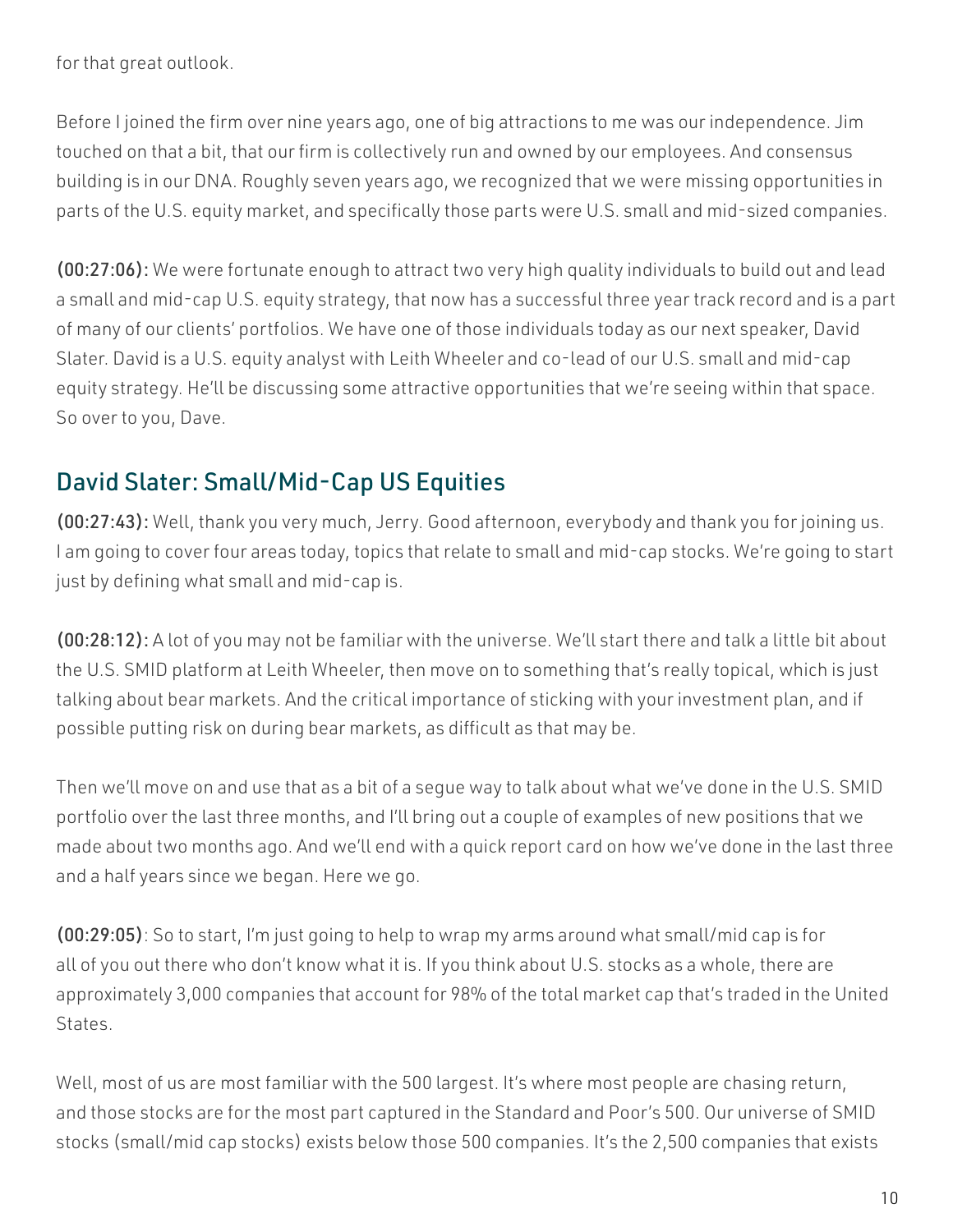below, and it's actually captured in a benchmark called the Russell 2500. And the 2,500 companies that is our universe, accounts for about 20% of all of the value that's traded in the United States. There are a number of reasons to be interested in small/mid cap stocks, and I'll just hit on a couple of them quickly. The first is that there's a diversification benefit that could be had to adding SMID cap stocks to your portfolio.

(00:30:11): There are lots of niche businesses available with small cap companies that just aren't available in large cap U.S. stocks or in Canada. Another benefit is that small companies just have the great opportunity to grow more quickly than larger companies, just by virtue of being small.

And then the third benefit, which is what I'd like to talk about and what means the most to us as Value investors, is something that I think is best framed by relaying a recent experience I had. Although it's maybe not so recent now, it occurred just before the lockdown began. And I was having a meeting with someone who would come into the office, an insurance analyst. This analyst had been covering life insurance companies and a couple of property casualty companies for about 12 to 15 years, and covered about 20 companies. And the analysts tend to come in and talk about whatever is topical at the time and whatever other investors had been most interested in. But he covered this really interesting little business that I'd followed for about 15 years called Globe Life.

(00:31:19): So I said, "Let's not talk about the other stuff. Let's talk about Globe Life. I've covered this thing forever. It's one of the most fascinating little insurance businesses I've ever come across. So let's start there. I've never spoken with anyone about Globe." And the analyst looked at me cross-eyed and he said, "Wow. I was actually just – after all this time covering it – I was just about to drop coverage of Globe, because I've never in my 12 or 15 years of experience had anyone asking me about that company."

And that brings me full circle back to the third benefit of being interested in small and mid-cap stocks, which is that it's just a less competitive pond for fishing. There are fewer people chasing return amongst the 2,500 stocks. So there are fewer analysts covering companies like Globe Life. They're off the beaten track. And so as a value investor, there's a much greater opportunity to find mispricings.

(00:32:11): And that of course is the nirvana for value investors. So I'm going to back up my little anecdote by showing you a nice little chart here that I think drives the point home a little bit more thoroughly. So here we've got a chart that depicts different categories of stocks, and it highlights the average number of analysts who cover stocks of these various categories.

If you look to the left of your table there, you'll see the FAANG stocks, which of course are Facebook, Amazon, Netflix, Google, and Apple. Probably the most popular businesses and investments today. The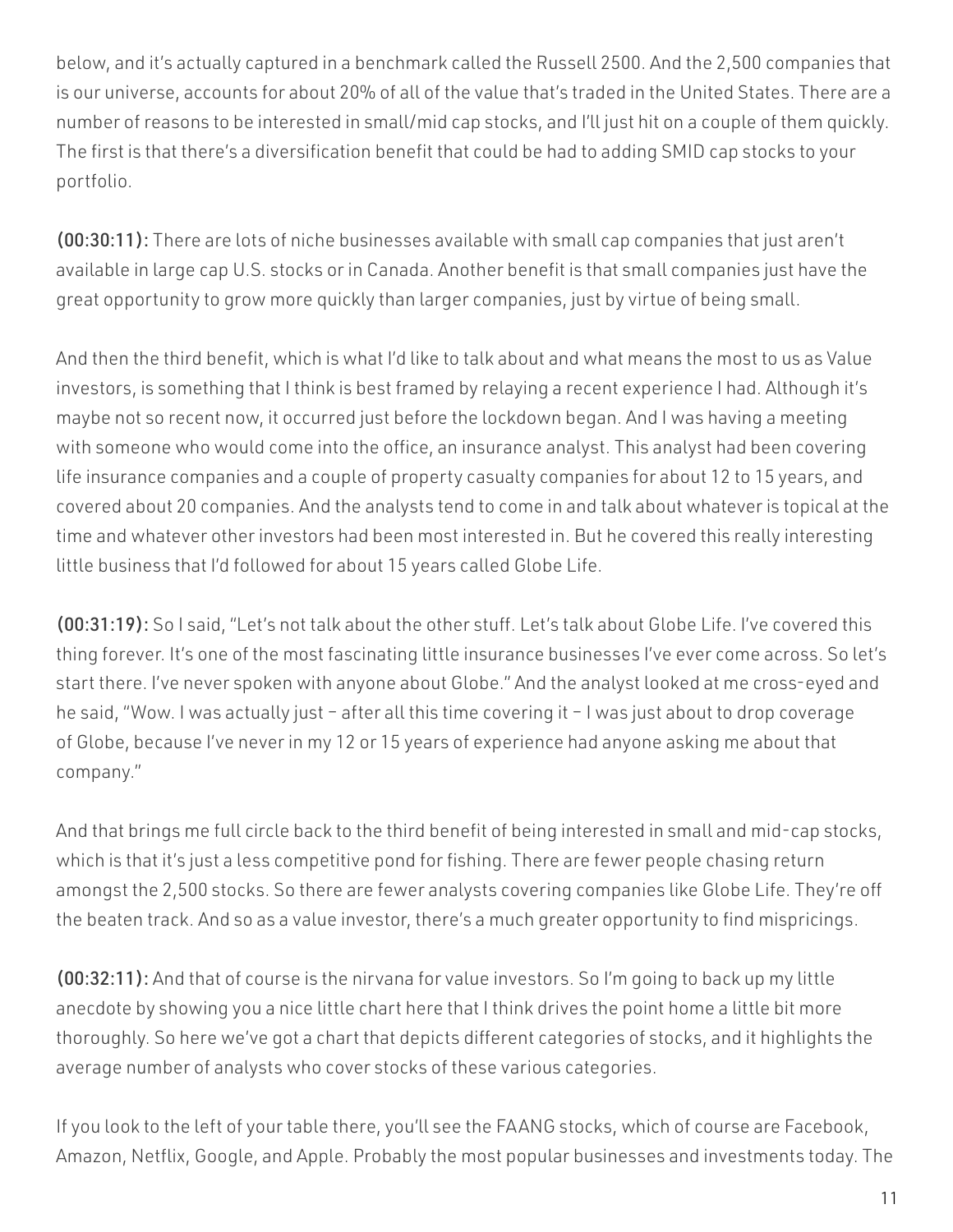average FAANG stock has 51 sell-side analysts covering it. So tremendous coverage, very difficult to get an edge covering and following and trying to invest in those kinds of companies.

If you look at the average Standard and Poor's company, you'll find that only 21 analysts cover it. So still very competitive, but a lot less so than FAANG stocks. As you move into our territory, the 2,500 stocks of the Russell 2500, you'll see that only seven analysts cover the average company. And at our firm, nine analysts.

(00:33:17): So, far less competition, far fewer people seeking return amongst a far greater number of companies. So we started our process of building out our platform for U.S. SMID six years ago. We spent about two and a half years of pre-work, looking for and then hiring myself and my partner, Ray. We spent all our time on U.S. SMID and spent a good chunk of that two and a half years building out our processes and then building our portfolio up stock by stock. And after that two and a half years of pre-work we launched, just over three and a half years ago. And we think we've got a number of things working in our favor.

(00:34:03): First off, we think we've got the right people involved. Because in addition to Raymond and myself, we have a whole team of people who meet formally on U.S. SMID once to twice a week, and who weigh in on every major decision that we make. And our team is comprised of senior individuals from across the firm so we're able to lever and bring in the deep talent pool that we have at Leith Wheeler.

Of course, another advantage we have is that we've got the right clients, which includes all of you. Our clients are long-term. So we get to think about our capital, really like we would think about permanent capital, which in today's world provides us with a distinct edge as we think about and value and invest in businesses. And then finally, we've got the right investment process.

In U.S. SMID, we follow the same value-based investment process that we've been following so successfully here at Leith Wheeler over the last 38 years. Okay, let's move on and talk a little bit about bear markets. Really timely and couldn't have crafted a better bear market day than what we're having today, which for value investors like me keeps me really engaged and interested.

(00:35:14): But I want to talk about bear markets, because it's during bear markets that it's most important to keep a steady hand at the wheel and stick with your investment process. And I'm going to start by just bringing up, I think the most overused investment quote ever. But it's a doozy and it's a great one and it's by of course, Warren Buffet. And that is, that "It's best to be fearful when others are greedy, and greedy when others are fearful." Now that's quite a trite quote now; it's very easy to cite, but it's terribly, terribly difficult to practice. And I can think of many examples over the years of very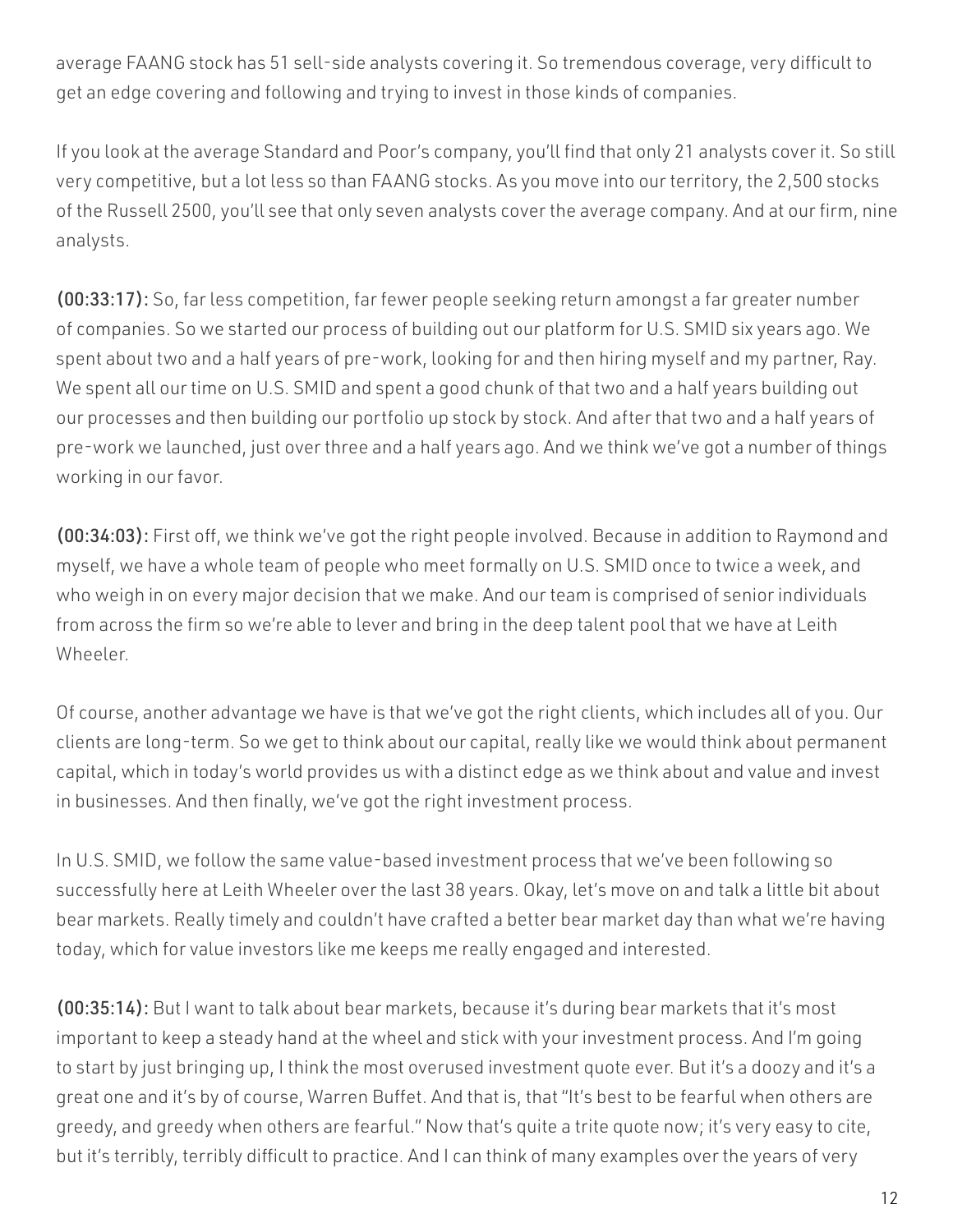smart people and wise investors getting off track during deep and tough bear markets. But there's one that comes to mind and it dates back 11 years. I'll just relate it quickly as a segue way into what I'd like to talk about.

(00:36:09): It occurred on Friday, March 6th. I was having lunch with a Goldman Sachs representative. And at the end of the lunch, the gentleman said to me, "Our U.S. bank analyst team at Goldman Sachs thinks that banks are now totally uninvestable. Cannot invest in U.S. banks." Which is quite a proclamation. I'd never heard anything quite like that. Well, easy enough to say now in hindsight.

But the very next trading day, Monday, March 9th, 2009, stocks and pretty much all U.S. banks bottomed and went on a terrific bull market essentially for the next 11 years. So what that little example demonstrates is the extreme difficulty of following Buffet's common wisdom. And in this case, the wisdom is to be greedy when others are fearful. And there are many reasons why it's difficult to follow this wisdom. Stephanie will talk a little bit about some of the reasons.

(00:37:05): And I'll talk maybe a little bit about some of the more visceral reasons. So it's during bear markets where we lose our ability to balance risk and reward. It's where our natural instincts become the greatest threat to building long-term wealth. It's also where the most impactful investor decisions often happen, and where the biggest mistakes happen.

What happens to us from a feeling perspective is that we feel scared. We excessively focus on risk and we lose our ability to think independently or rationally. And as a result, our natural action is to seek safety, just to settle our minds. And it's our instincts that are really compelling us to do so. And this of course, is nothing but the flight mechanism that's hardwired into all of us as human beings.

As a result, many of us succumb to all these pressures and we seek to settle our minds by searching out and at times making very disadvantageous moves into safer investments, like maybe safe stocks or cash or bonds. And it's this behaviour that's most destructive to building wealth. I'm going to help to make my case by showing you really neat graph, that's going to talk about and depict what happens to a couple of different investors over a long period of time.

(00:38:23): So we're going to look at an investor who starts at the end of December, 1979 and invests \$10,000 and stays with it. It's all they do. They invest \$10,000 and stick with their investment plan through 40 years of ups and downs. At the end of 40 years, that investor ends up with a little over \$300,000 and that investor's return has compounded at 8.9%.

Now compare the next investor who misses just the five best days over a 40-year period. Well, that investor compounds at 7.7% and ends up with \$190,000 over that 40-year period.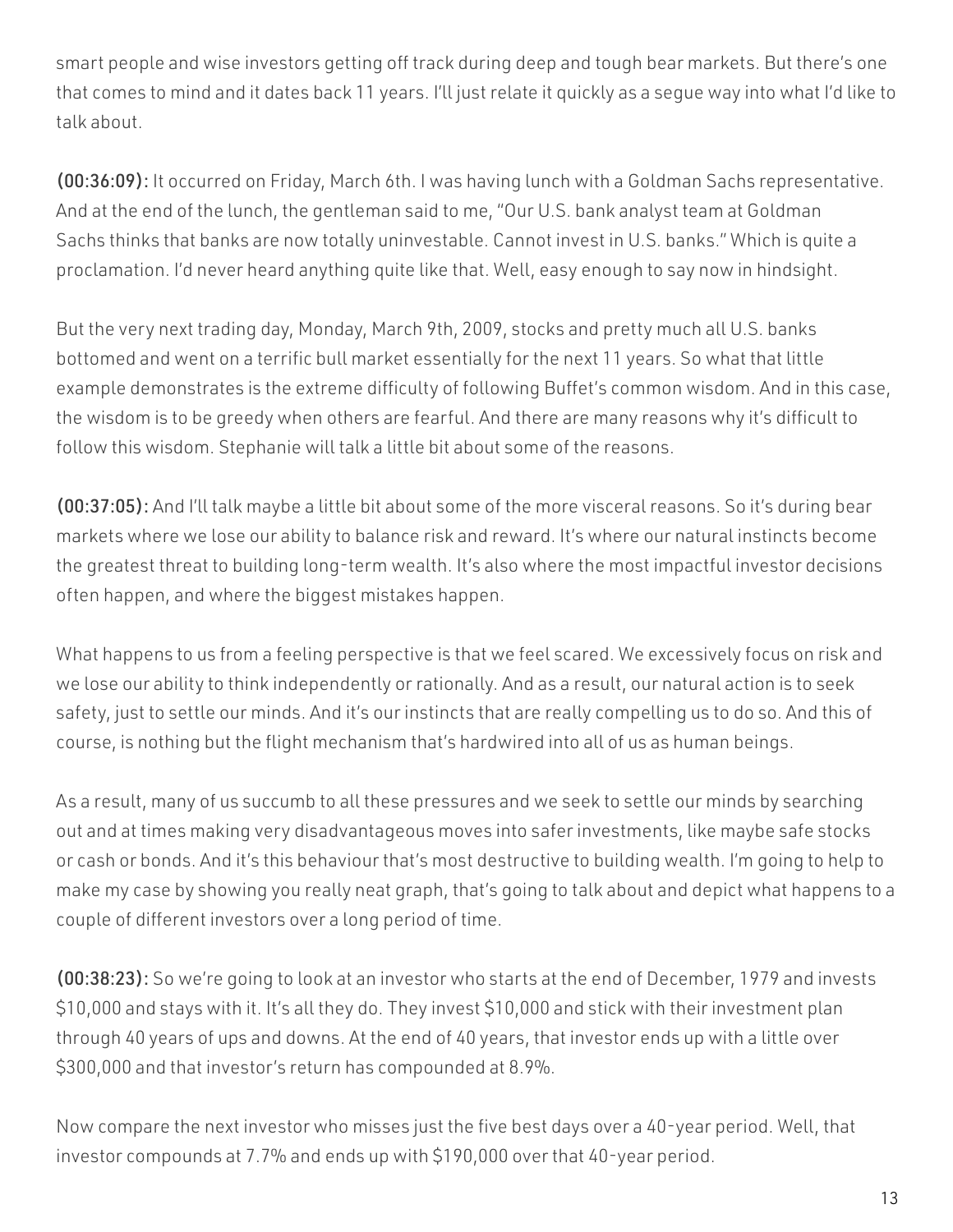(00:39:07): And then finally, we have an investor who maybe gets really shaky and misses the 10 best days over the 40-year period. Well, that investor compounds at 6.9% and ends up with \$140,000. What's most important about this as it relates to this discussion is that all of those best days occurred during bear markets. Since 1929, the average one-year return from a bear market trough is 47%. So what all this tells us is that you have to stay invested through bear markets and to the extent possible put risk into your portfolio, rather than succumbing to all those powerful feelings to do otherwise. And so with that in mind, I'm just going to move on and talk a little bit about what we've done at U.S. SMID over the last three months. And as you can see from this graph, we've been pretty busy.

(00:40:08): I suppose time will tell us if we acted prudently or hastily, but what I do know is I believe that we acted rationally. So we've invested in five new businesses, we've put idle cash to work, and we shifted a significant percentage of the portfolio into our most attractive ideas as valuations changed. In total, we shifted about 30% of our portfolio. And I'll talk about just a couple of those new positions right now.

So the first I'll just mention is a business we invested in called Univar. Univar's a business that started in 1924. It's a global chemical distribution business, distributing chemicals to companies in the agricultural industry, the pharmaceutical industry, the food industry… companies of that nature.

If you think about the business of a distributor in general, and certainly with Univar, you might equate it to a franchise or a royalty collector. For every dollar or pound of chemical that flows through Univar's distribution platform, it collects little royalty. So that's one conceptual way of thinking about this business.

(00:41:15): What really makes us excited about this investment is the growth opportunity in front of Univar. Univar's competing in a \$2 trillion global chemical market and there are only two other viable global competitors that do what it does, which is independent distribution. But unlike most other industries, only 10% of chemicals are outsourced to independent distributors like Univar.

That compares to other industries that in some cases have entirely outsourced distribution channels, to others that outsource maybe 30 or 40% of their total product. That template is critical because the 10% is growing, and it's growing because there are increasing advantages to scale in the business. And suppliers have finally realized that there's a major benefit to shifting to an independent distributor who can get your product to a far greater number of customers at a much lower cost. So what that means for you Univar as one or two global competitors, is that the company has an enormous opportunity to get an increasing piece of a growing pie.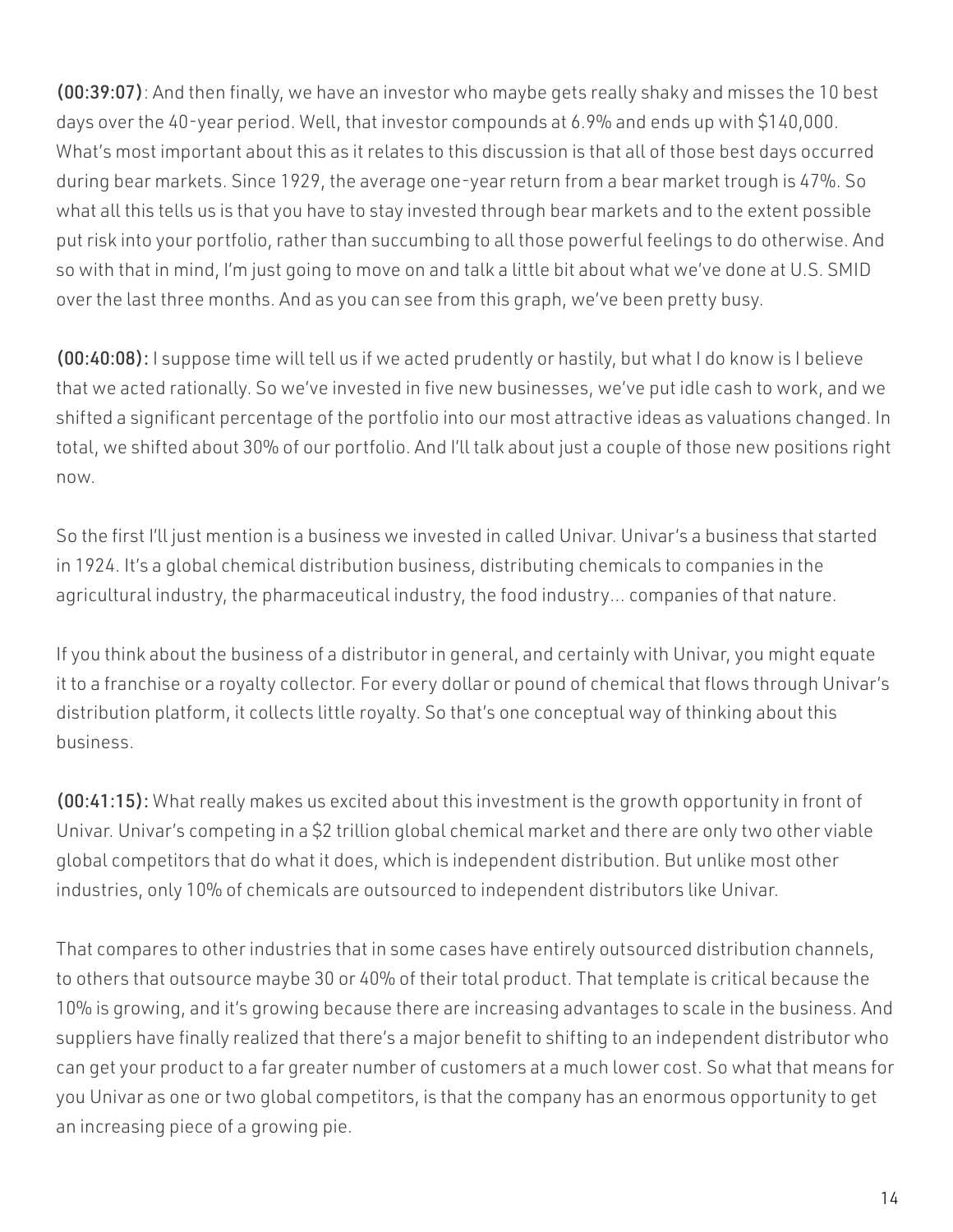(00:42:20): The management team at Univar is outstanding. The business is a little more levered than we'd like. They completed an acquisition in March of last year that raised leverage a little bit. But the company is quickly de-levering and has some very natural buffers that create a resilience that will sail the company through whatever's to come in the next year. It's got excess land it's monetized; it has countercyclical free cash flow production… so a lot of financial resilience in the business.

And of course, we bought Univar at a really attractive price. We were paying between 50 and 75% less than what it recently traded at. And buying Univar less than 10 times normalized earnings for a business that should trade at 15 to 18 times in the coming years.

(00:43:03): So we bought a pretty good business with a lot of growth opportunity at a dirt cheap price. We also bought a little bank in Texas called Prosperity Bank. Prosperity is really interesting, because I've covered Prosperity and wanted to invest in it for years, probably five to seven years. I've just never had the chance, it's never been affordable enough until recently. What we have with Prosperity is we have a case of buying a best-in-class business for fairly dirt cheap price. The bank is Texas based. It's conservatively run; profitable through 2008, 2009; has industry leading credit metrics – had and has today. And the real honey in its businesses, is its low-cost and stable deposit base and its conservative investment or underwriting acumen that it's practiced for decades and through many, many, many cycles.

The management team is excellent, longstanding and heavily invested, including buying shares right through the downturn. And the business is overcapitalized, under-levered, over-deposited and has good resilience as you could imagine in a bank. Like with Univar, we paid very attractive prices. In this case, you're buying shares at 30 to 40% below their high prices, less than nine times normalized earnings. This should trade at 14 to 15 times in the coming years.

(00:44:23): So a couple of really interesting ideas that will give you a flavour for some of the opportunities we've found in the last three months. This is a nice snapshot of the top 10 positions we have in the fund right now. And if you are familiar with the names, you'll realize that there's a really broad mix of industries and exposures that we have here. But my guess is that you won't be familiar with lots of these names. And again, that's because we're looking at smaller companies that are a little off the beaten track, that most people probably haven't heard of.

In conclusion, I'll just wrap up with a quick report card on how we've done. So we launched in September, 2016. We've been doing this now for almost three and three quarter years. And our track record is pretty decent.

(00:45:08): We're pleased with how we started, but what we're most enthused with at this point in time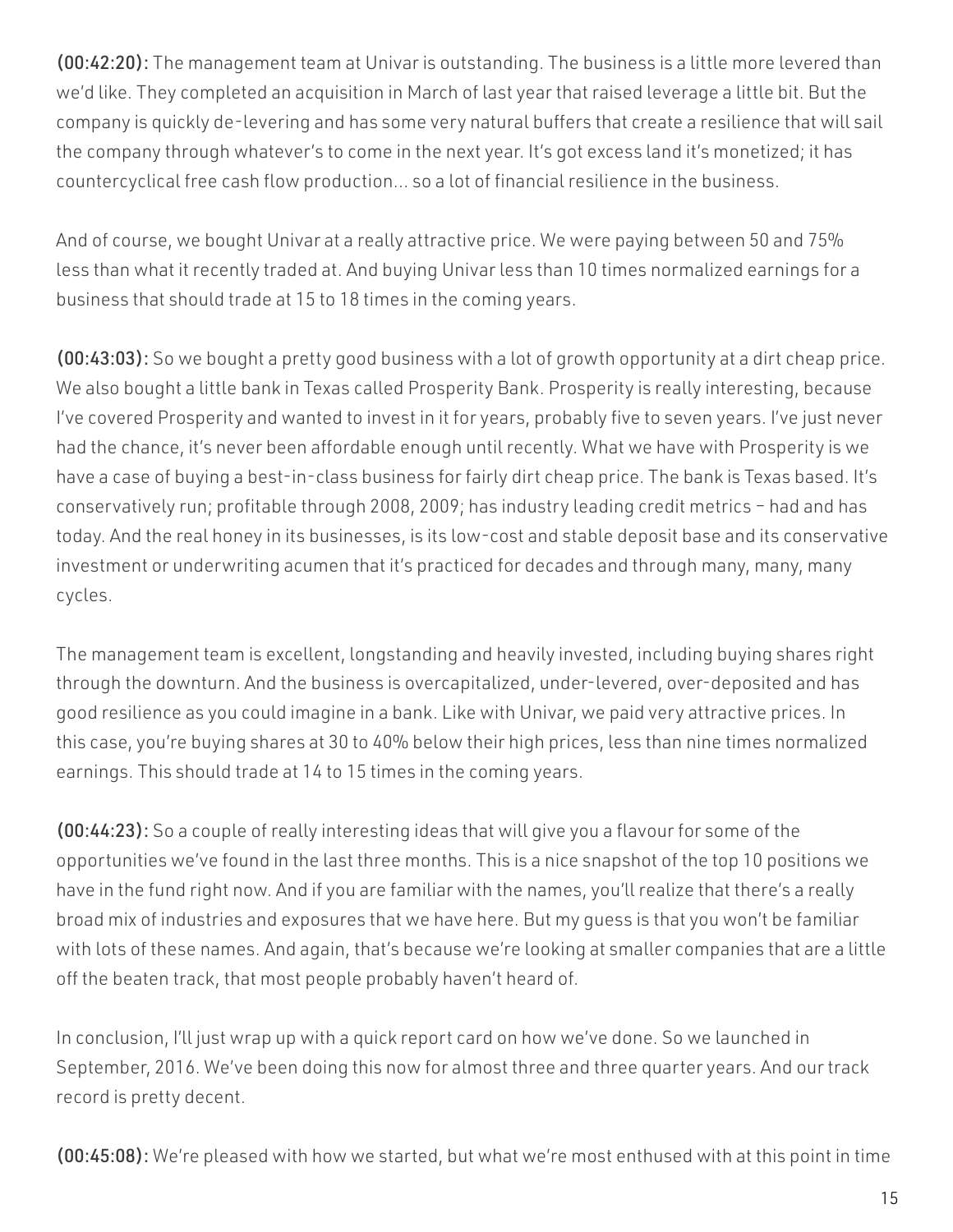is actually our prospective returns. Valuations in a large swathe of the market are still very attractive and getting more attractive by the day, it would seem. So we're really enthused about prospective returns for our existing and new clients who join us at U.S. SMID. And so with that, Jerry, I'm going to end. I'm going to thank everyone again for joining us, and I'll pass back to you Jerry.

#### Jerry Koonar (00:45:38):

Thanks, David. So our last speaker of our presentation is Stephanie Hickmott. Stephanie is a portfolio manager in the Toronto office of Leith Wheeler, and she will be addressing a topic that many of us struggle with and many investors struggle with. And that's the dangers of short-term thinking. So Stephanie, over to you.

## Stephanie Hickmott: Battling Short Termism

(00:45:59): Thank you, Jerry. Hello everyone. Good afternoon. Some of you may remember from our prior events that understanding your behavioural biases can have a very positive impact on your longterm portfolio results.

(00:46:24): So we thought that given what's been going on year to date in the markets, it would be a good time to focus on this specific behavioural bias of short termism. Short termism refers to an excessive focus on short-term results at the expense of the long-term interests. For investors, this is manifested by focusing and reacting to immediate price changes in market.

The first quarter was a perfect example. As Jim told you, we saw the market decline by 35% from its peak in mid February to late March. Investments were fueled by the uncertainty created by the pandemic to reduce their market exposure. It's normal to feel anxiety and concern when faced with uncertainty. And certainly we had a lot of uncertainty in March, but really was this the best course of action?

(00:47:22): We social distanced ourselves in society, and maybe the best course of action was to social distance from your portfolio. And by this, I mean really just stepping back, looking at the broader perspective and evaluating the best course of action for the longer term. As Dave just explained in his presentation, really the best action was not to sell into the bear market, but in fact to look for opportunities to buy, which is what we did for our clients' portfolios.

So why do investors with long-term horizons battle with short termism? There are three reasons I will go over in the next few slides. The abundance of unhelpful data, an emphasis on short-term performance, and ingrained behavioural biases.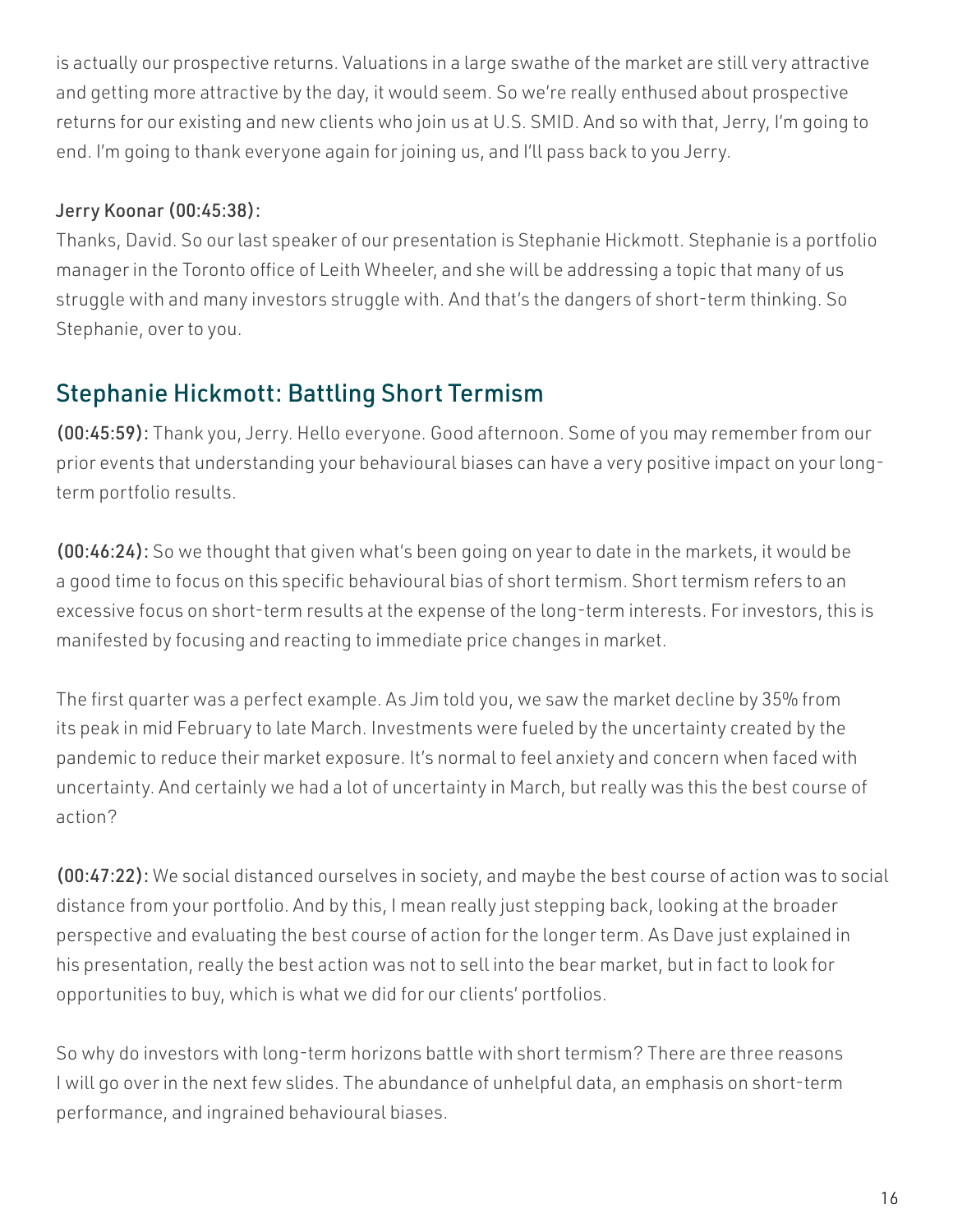Here you can see news headlines from market corrections dating back from 1929 right up until this year. With every correction, there are concerns. It's normal.

(00:48:31): However, the media takes the opportunity to really play these up, and this is even worse today. It's more intensified because of the way social media is pervasive in our lives. So much of what the media puts out is noise. Noise is very distinct from information, and we need to take this seriously. Information is built on solid evidence. Jim had mentioned that our job here is to dig into the data.

(00:49:02): Noise is really just subjective opinions, which may be supported by some evidence, but it's selective evidence. And unfortunately, this noise often pushes us to react quickly without all of the necessary information at some of the worst possible times. The second cause is the widespread emphasis on short-term performance. So here we have two charts.

The first on the left is the price return of the Toronto Stock Exchange over the past two and a half year period. And you can see many ups and downs. It goes right up until the end of May. It looks like a roller coaster. And then on the right side, we have the total return of the TSX, going back from 1982 right up until the end of May. You can still see the ups and downs, but overall, the trend is positive.

(00:50:00): In fact, the annualized rate of return over this long-term period is 8.8%. Now, which of the two charts presented here gives you the information that you need to evaluate your success in attaining your long-term objectives? Obviously it's the long-term chart. This isn't to say that this shorter-term chart isn't useful, because it is. It can help you understand your tolerance for volatility.

But so much measurement is based on the short-term chart, as opposed to really asking if you are headed in the right direction for achieving your long-term goals.

Here's another quote that's often used by the famous economist and investor Benjamin Graham. He said, "In the short run, the market is a voting machine, but in the long run, it is a weighing machine."

Essentially, this means that stocks are bought and sold over the short-term, much like votes based on popularity, but over the long-term, the stock's true value is properly weighed by the market. And this is what we try to do when we select stocks for your portfolio. And just further to this point on the emphasis on short-term performance, the effect of this really, is we're seeing investors more and more become traders.

(00:51:26): And here you can see that the history of the average holding period for stocks on the New York Stock Exchange. It has fallen dramatically to less than one year. This is as at the end of 2018, but really if we counted right up till today, I'm sure it would be even lower because of the abundance of trading volume that we're seeing. In comparison, Leith Wheeler's average holding period for stocks in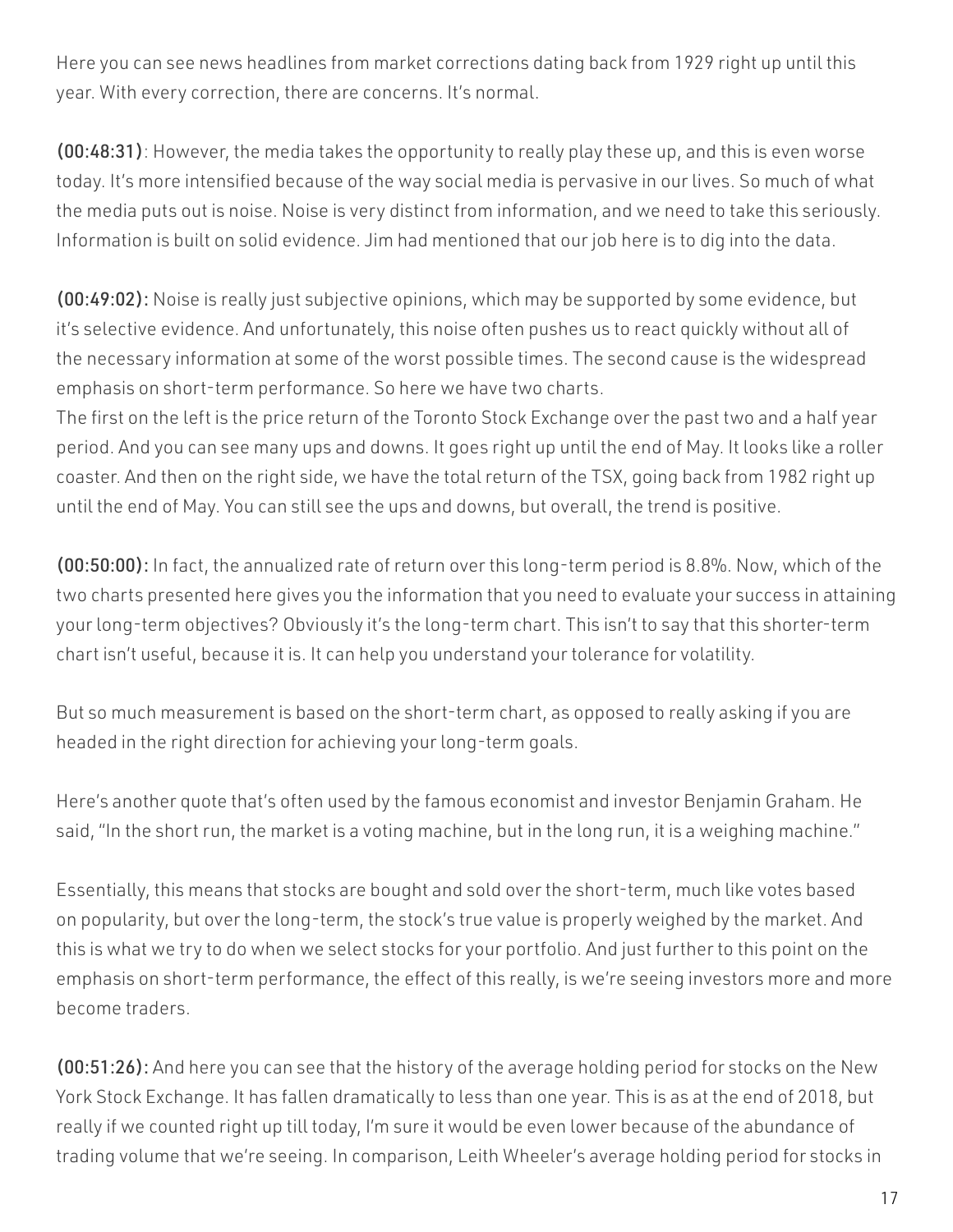our portfolio has been 10 years.

All right. Let's move on to ingrained behavioural biases as the third cause for short termism. Basically, ingrained behavioral biases is people using a series of mental shortcuts, mixed with emotional reactions to make decisions. The biases that I will speak to in the next few slides include herd mentality, recency bias and availability bias. These are quite common for driving short termism behaviour.

(00:52:27): So herd mentality is the tendency to follow what others are doing based on emotion and instinct, rather than independent analysis. There are a multitude of examples to point to in investing, and jumping on the stock-buying bandwagon is certainly one of them. Names like Valeant or BlackBerry or Nortel going back even further; these names come to mind.

But we have an excellent example of herd mentality in society from the first quarter. So here's a photo of people stocking up on paper towels and toilet paper. Let's move to a poll. So I asked Jerry to bring up a question and on your screen, you'll be able to select the answer that best represents your situation. Now, be honest, don't be embarrassed: How much toilet paper do you have in your cupboard?

(00:53:19): I could've just as easily found a photo of real shoppers standing in line at Loblaws or Costco with their trolleys full of paper towels and toilet paper. I won't hesitate to say myself that my linen closet is actually full of toilet paper. So let's see: oh, actually these responses are pretty good. Most of you acted reasonably and you only bought what you need. I thought a lot of you would have more.

But anyway, why do investors behave like this? Why do we herd? Well, humans are wired to be social animals. We're prone to herd because we know by instinct that it is safer and warmer in the middle. In fact, we feel the pain of social exclusion in our brain in the same place in our brain where we feel physical pain.

(00:54:29): So that's why it's so hard to be a contrarian, but being a contrarian is extremely critical to successful investing. And as Dave explained, this essentially means be greedy when others are fearful, fearful when others are greedy.

The next bias that I'll address is recency bias. Recency bias is giving too much weight to information we've seen, heard, read or experienced most recently.

(00:55:01): Now for investors, this can mean evaluating your performance based on your most recent perspective and ignoring the broader, longer term perspective. For example, let's look at 2018. If you were a relatively new investor, let's say you just started to work with a new portfolio manager. You built a diversified balanced portfolio in late 2017 and then late 2018 hits. And your returns were negative,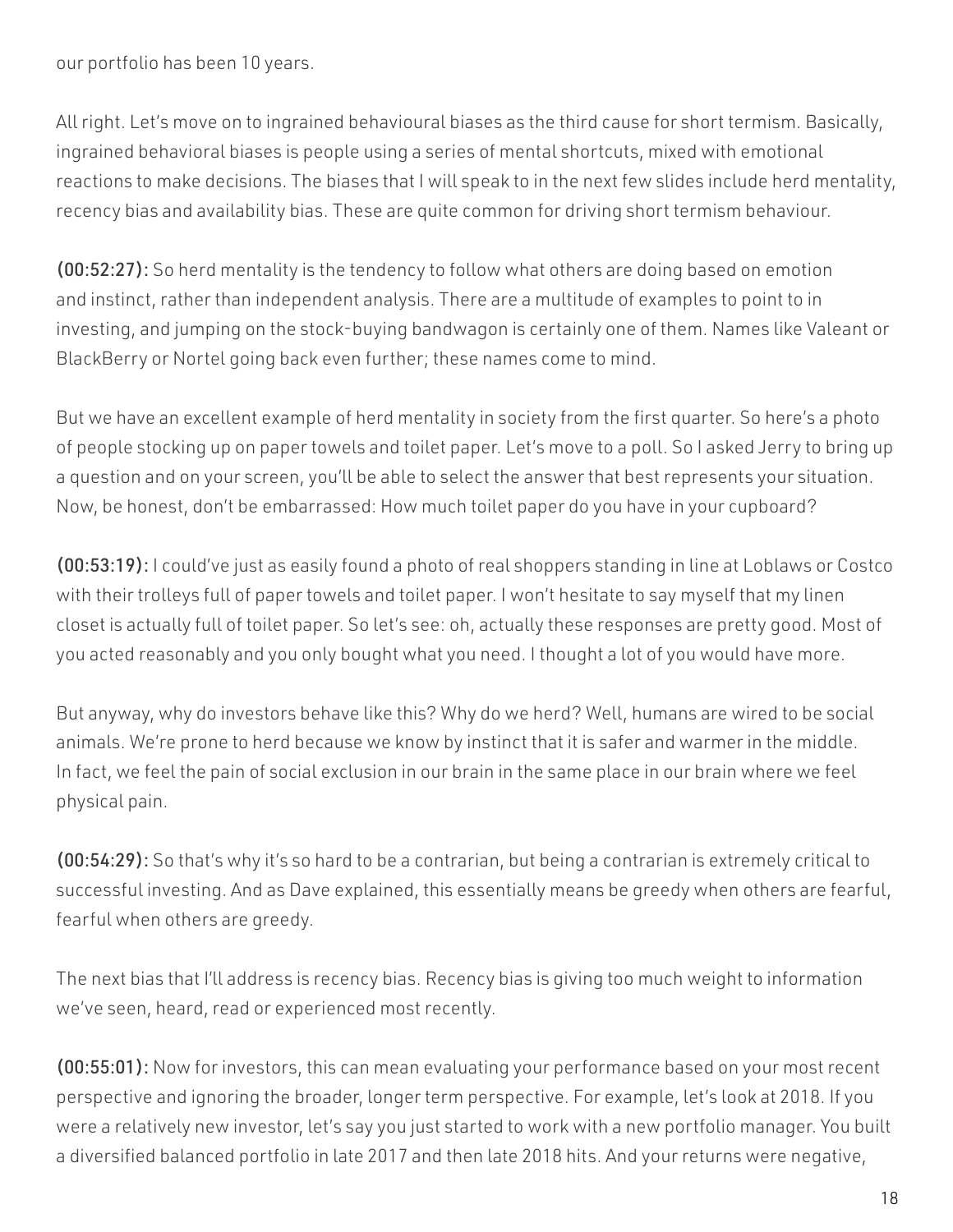anywhere from negative two to four or five percent, because that's what happened in the market. Some of you may remember. If you used this experience to reach a decision and reach a conclusion that, "Wow, maybe I'm better off in GICs. Maybe I'll just go to GICs," that would be an incorrect conclusion, because you would failed to take into consideration the past five years, 10 years of returns, which is really what you're going for in terms of your longer-term objective. So again, over the past, if you looked at the end of 2018. The five-year return was in the range of 6%, ten-year return was up over 7%.

(00:56:18): And if you had moved to a GIC because of this recent experience and recency bias impacting your decision, you would have missed out on a spectacular year in 2019 when balanced portfolios were up in the range of 15%. So this is how this bias can be extremely detrimental for investors. The next bias that I'd like to like to explain is availability bias. And for this bias, I'd like to use an example from history. Availability bias is focusing on the data that quickly comes to mind or is readily available. Here we see images of World War II bomber planes. So the British Royal Air Force wanted to armor their planes in order to protect them, but they couldn't add heavy armor to the entire plane because it's too heavy, essentially. They asked a statistician to advise them, "Where should we apply armor to our planes?" And they provided this information.

(00:57:24): Essentially, what you see here are where the planes coming back from the front-line had the most damage. So on the right side, the red dots indicate where the bullet holes were on the plane. And this is the data they provided to the statistician. Now let's move to a poll. And Jerry, if you could bring up the poll, that would be great. So based on these diagrams, where would you apply the armor plating to act as protection to this plane?

(00:58:03): And with this example, I learned a new word. Fuselage means the body of the plane, just in looking it up. But, here we go. I can see some of your answers. All right. We stop the polling. Wow. All right. So the majority of you ... Well, 43% of the respondents, of everyone here today, selected around the engine. And that is the correct answer.

A lot of you also selected the body. And that's a logical answer as well, because you can see the most bullet holes, the most damage around the body of the plane. But really the trick here is what you have to consider are the planes that did not make it back. So this data has been provided on the planes that did make it back. So the planes that made it back, they were able to sustain the damage to these areas.

(00:59:06): And that is exactly why you need to consider and be aware of the information that you don't have. So what are some strategies to avoid short termism? I'll go over a few in the next three slides, but really what you'll find is there's an overriding theme to these strategies. And that is to slow down and let your complex mode of thinking take control.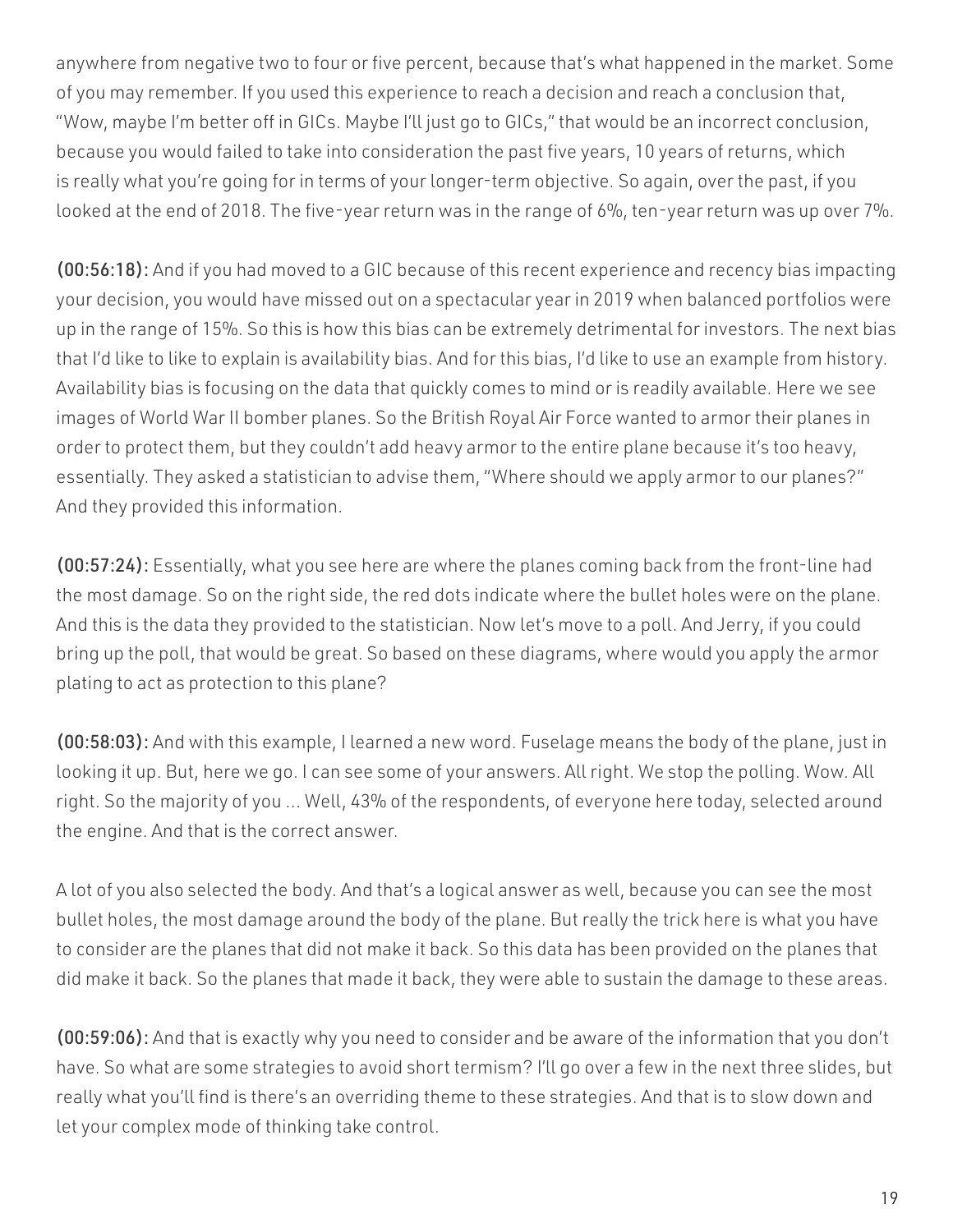This comes from a book by Daniel Kahneman, one of the more well-known psychologists and economists. His book is entitled Thinking, Fast and Slow and what he describes is two systems of the brain. System One operates quickly and more automatically. System Two operates with more effort and complexity. So the underlying message is: don't let your System One take control.

(01:00:14): Here's some of the things we can do. First of all, block out the noise. Information overload impairs critical thinking. This is proven based on research. I came across Kenny Rogers oddly enough, when searching online for images depicting how to block out the noise. I came across the lyrics for The Gambler, Kenny Rogers' song from the '70s. I'm sure many of you know it, and it's very catchy. And I actually thought, yes, it's appropriate. It's appropriate, because sometimes you need your social media. Okay? You need it. You need to refer to it. It helps you. But many times you need to know when to put it down, put your phone down, put your iPad, whatever you use. Okay? And then other times, when you have to really walk away.

(01:01:13): You have to walk away to keep your sanity and reduce your anxiety. Because according to research, more people are experiencing anxiety today due to the constant news cycle. Fake news, real news, whatever it is. It is actually creating more anxiety. So the message here is, know when to hold them, know when to fold them and know when to walk away.

Another strategy is, and this is very important: to understand your approach. I'll illustrate this with the example of two runners. On the left side, you have a sprinter and on the right side, you have a marathon runner. Both are Olympic runners, and both are competing for the best time in their respective races. But both also have very different skills. Both have very different training and both have very different approaches.

(01:02:13): So if you were to measure your marathon runner based on the speed with which he can do an 800 meter sprint, you probably wouldn't pick the best marathon runner. You'd pick the fastest one, but you wouldn't pick the best one. And this could go on in a number of iterations before you realize that you are not matching the skills of the runner with your objectives.

And this phenomenon, you see this with investors that often switch. So their goal is really long-term, but they're trying to achieve their long-term with a series of short-term sprints. And that just won't work. In fact, it will result in a lot of pain and quite a lot of transition cost.

The next strategy is to be aware of your behavioural biases.

(01:03:11): So we've been speaking about some of these, and unfortunately there's no vaccine to cure behavioural biases. We just have to train ourselves to learn how to work better with them, to trigger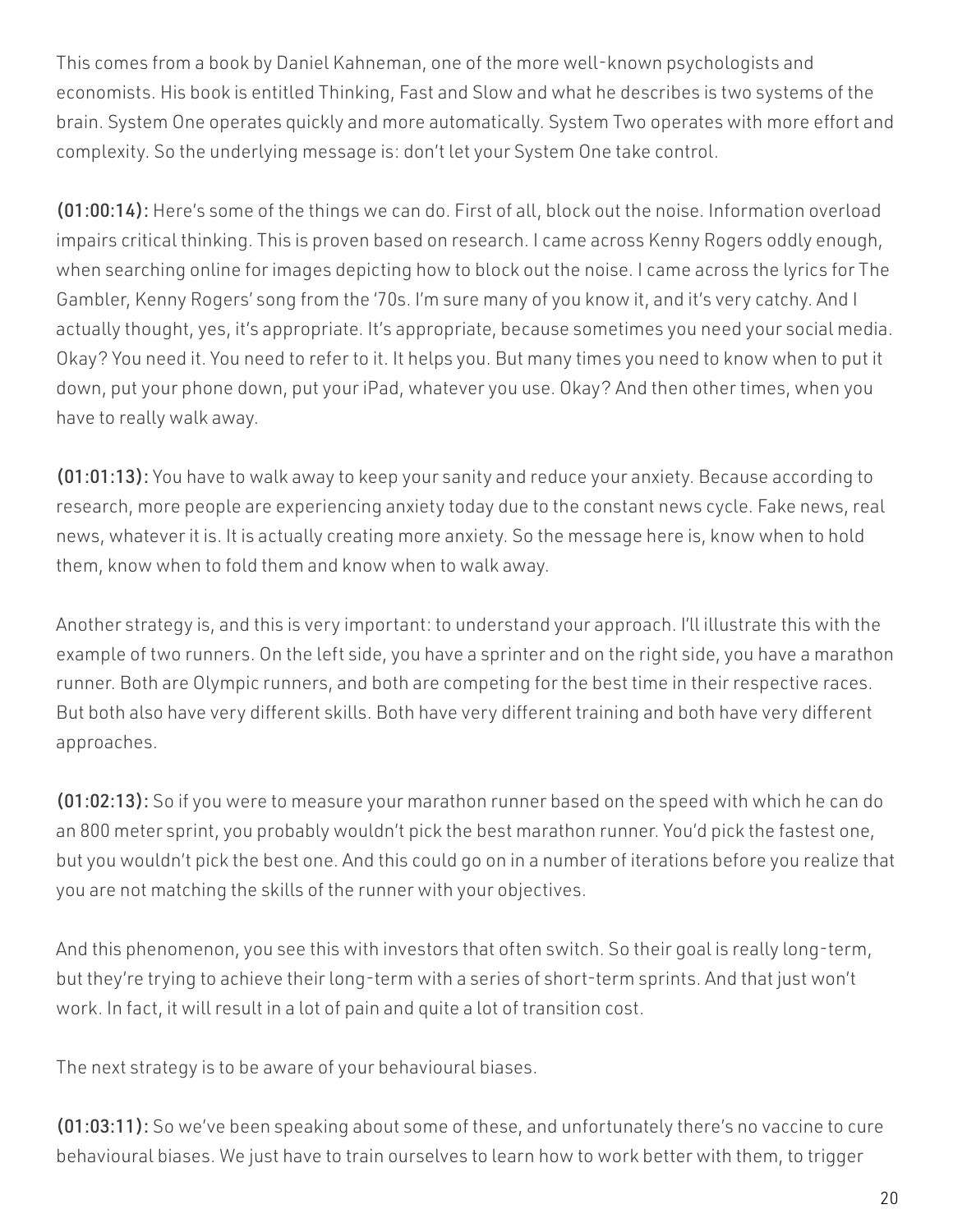that System Two side of the brain and also just to understand their implications. And as Dave showed in his presentation, it's important also to keep in mind that this behaviour can have a significant effect on your fund performance.

He showed us earlier that missing the 10 best days within a bear market can actually detract 2% from your annualized returns over a long-term period. So it sounds like a qualitative piece of advice, but really it has very quantitative implications.

Finally, the last and most important strategy that I'd like to highlight for addressing or dealing with your ingrained biases and combating short termism is the need to develop a suitable plan.

(01:04:23): This really is your investment policy state statement. It is the roadmap to achieving your long-term goals. All right. Here's the components of an investment policy statement: objectives, horizon, risk appetite, asset mix and criteria. These are all very relevant. And most importantly, have a process and a framework for getting you to where you want to go.

Here's a cyclist. I used the image of a cyclist just because there's so many cyclists on the road now as everyone's trying to get out of the house and do something; they've been cooped up for too long. And really, the analogy is a cyclist that is continuously looking at her front wheel is suffering from short termism.

(01:05:07): While it's important to look at the front wheel and notice the bumps along the way, you won't get anywhere if you're not looking ahead. So be the cyclist that looks ahead and stay on your path and your achieve long-term objectives.

Thank you very much for joining us today. And I'll hand it back to you, Jerry.

# Q&A

### Jerry Koonar (01:05:30):

Thank you, Stephanie. So with that, we will open the floor to Q&A. So I'll start the first question with Jim. And this question says: Jim, I understand that the GDP return will be encouraging. However, the market seems to have discounted the fact there has been a destruction of wealth due to reduced activity. People are not starving due to support payments, but the wealth created by economic activity is permanent. Is there not an important disconnect between the market levels and the true economic value?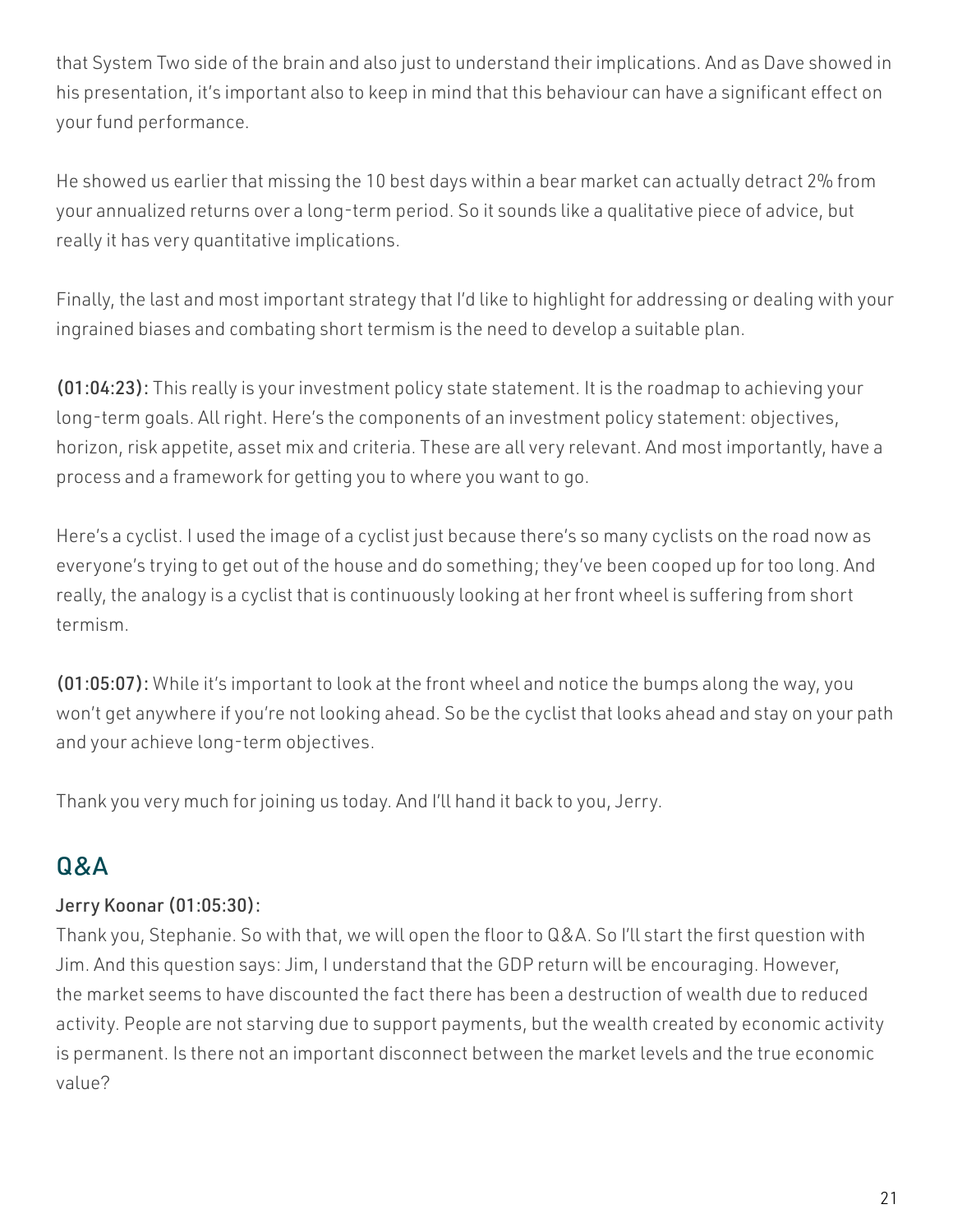#### Jim Gilliland (01:06:07):

Yeah, that's what we're referring to when we talk about that apparent disconnect in terms of record levels of unemployment, yet having the stock market return to its highs. I think the most important thing to keep in mind is that the stock market is a discounting mechanism, and how forward looking the market is.

So you tend to see that stock markets trough anywhere between six to nine months before the end of a recession. And the reason is that, very near term earnings [are less important]. What affects it over the next six to 12 months is a very small component of the stock price. So think of the current level of stock valuations: 95% of the value is earnings that occur beyond the next 12 months. So as long as the market can start to see a bit of a light at the end of the tunnel, then you'll see that we're going to have market and plus or minus similar levels that we are currently.

(01:07:03): It's when there's concerns that maybe it's going to be extended beyond that, like we're seeing discounted today. That's when you tend to see a market correction. So the vast majority of stock market valuation is based on earnings that are well beyond the next 12 to 18 months. As I said, 90% of it is discounting earnings over the next two years.

#### Jerry Koonar (01:07:27):

Great. Thanks, Jim. Next question I have is for David. And it says: On U.S. small and mid-cap stocks, what are your thoughts on the recent underperformance versus large cap? How is your portfolio positioned for this? And when do you think this trend will reverse?

#### David Slater (01:07:46):

So small-cap stocks typically in bear markets decline much more than large cap stocks. Usually, it's sometimes by as much as a factor of one and a half times. So this isn't an unusual period that we're going through. But I think as Jim mentioned in his presentation a little earlier (and I'll highlight it): there are different kinds of stocks that are doing very poorly. One is small-cap stocks, which have underperformed, and then more value-oriented stocks.

(01:08:14): And so to answer the question and get directly at it, there are huge opportunities opening up in small-cap stocks and in value-oriented stocks. And so over time, small-cap stocks and largecap stocks traded very similar valuation levels. So over time, that difference that's opened up should converge. What we have in front of us from here forward is an outsized opportunity in small and midsize companies.

#### Jerry Koonar (01:08:43):

Great. Thanks, David. Next question is for Stephanie: How do portfolio managers at Leith Wheeler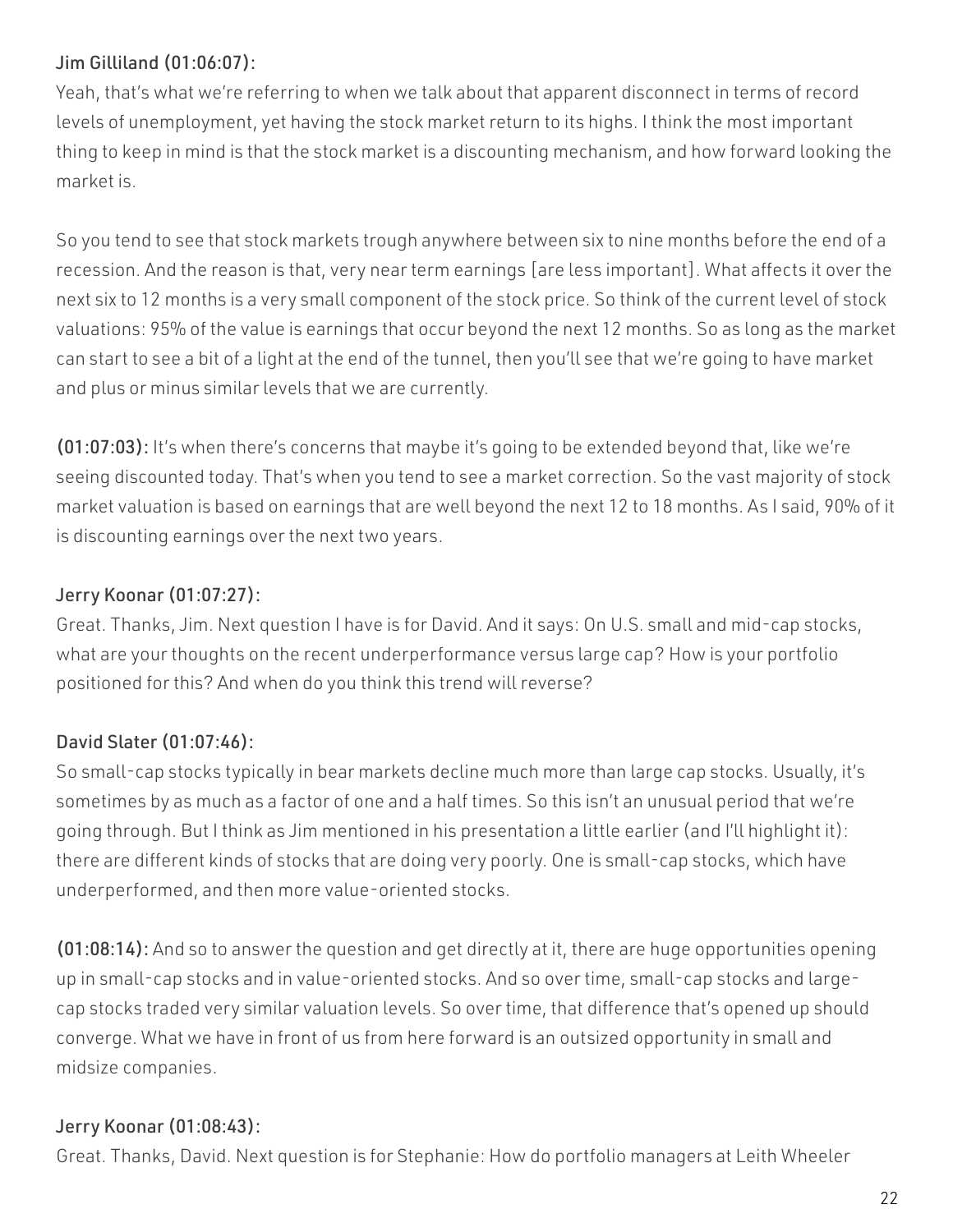#### Stephanie Hickmott (01:08:53):

Thanks, Jerry. I've mentioned the importance of process and we do have an established framework for investing our client portfolios and extracting the best ideas from each other. And also our internal research process. So we do our homework. We look at all information. That's one of the ways. We also engage in frequent team debate and discussion, in which we challenge each other. Playing devil's advocate and this helps actually make sure that we're accessing both sides of the brain.

Other ways, really we do use social media here and we do our best to use it as effectively as possible. And we do have an internal Slack channel, that again allows us to communicate frequently with each other and make sure that we're getting a broad perspective of opinions.

#### Jerry Koonar (01:10:03):

Great. Thanks, Stephanie. This question is for Jim, because it's more of a top down macro question: Do you feel that some investors should reconsider their asset allocation, percentage of debt and percentage of equity going forward from COVID?

#### Jim Gilliland (01:10:20):

I think it really goes back to Stephanie's conclusion slide, which is the need to focus on your statement of investment policy and guidelines and work with your portfolio manager to make sure that the balance between stocks and bonds is appropriate for your longer-term investment goals. Design your statement of investment policy guidelines, not just for normal quiet markets, but for time periods like we've been through over the last three or four months. That's really the North star in terms of your investment process, to make sure that the portfolio that we're pulling together is going to meet your needs over the long run. In time periods like that we saw in the first quarter, the most important aspect that we can deliver on your behalf is effectively rebalancing back to your target goals.

(01:11:07): So let's say you started the beginning of the year at 70% stocks, 30% bonds. Over the course of the first quarter, especially during that February to March, you would have found that the value of that stock had declined to maybe 65% or 63%. And so what we do on your behalf is then liquidate some of those bonds and use that to purchase stocks at a discounted price. And then when you see the market action as we've had over the past couple of months, it ends up going in reverse.

So if we started the second quarter at 70/30, then you would have found that the asset mix had drifted up to maybe 75, 25. And we take that as an opportunity to trim some of those over-value companies and reinvest it in the bonds. And that process of moving into and out of rebalancing is a key portion of the added value that we can provide in these types of markets.